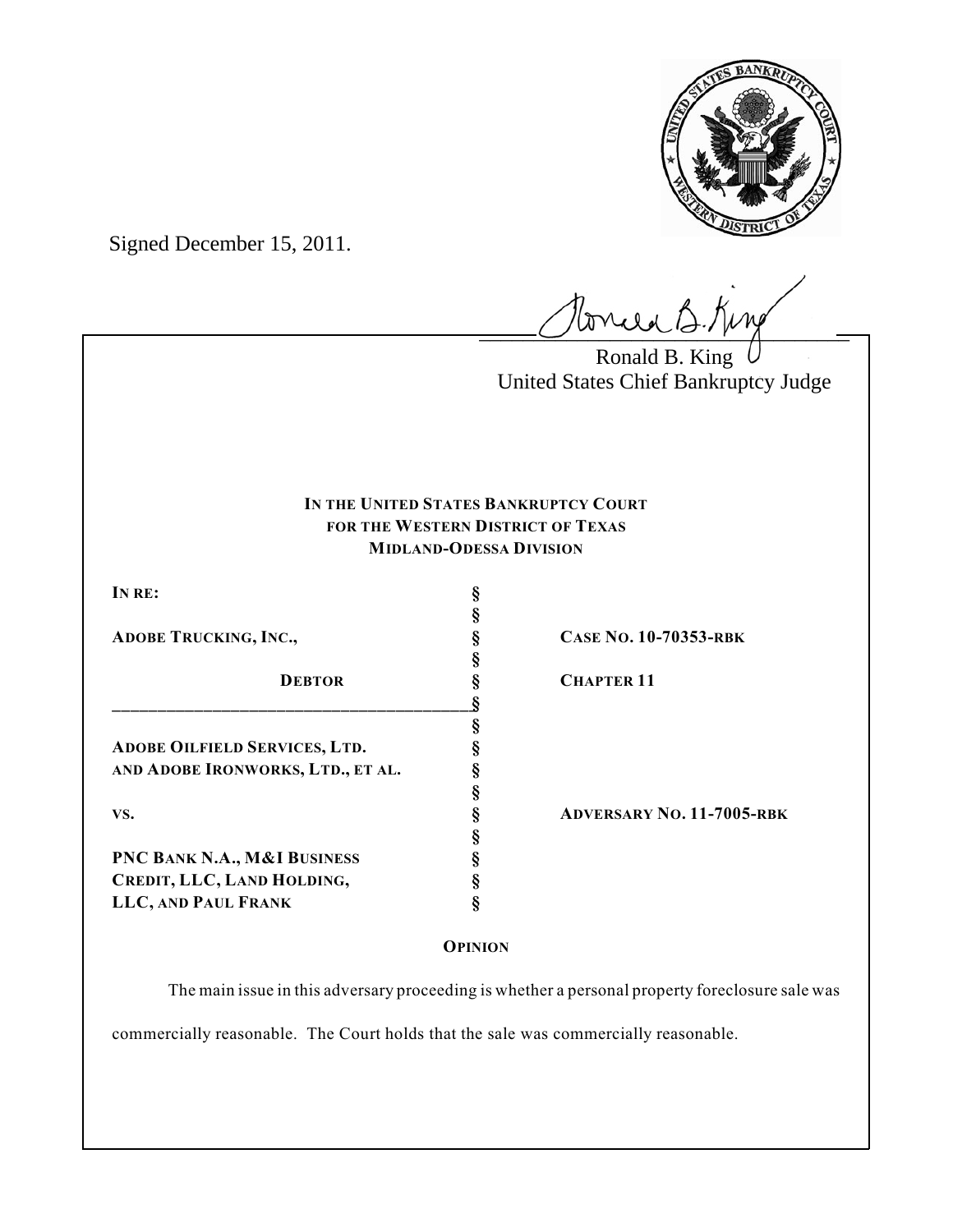# A. *The Parties*.

Four related Adobe entities in Odessa, Texas, are owned and controlled chiefly by Larry Bohannon, Reed Gilmore, and Jim Gilmore:

| Plaintiff: | Adobe Oilfield Services, Ltd. ("AOS");          |
|------------|-------------------------------------------------|
| Plaintiff: | Adobe Ironworks, Ltd. ("Ironworks");            |
| Defendant: | Adobe Drilling Services, Ltd. ("Drilling"); and |
| Defendant: | Adobe Trucking, Inc. ("Trucking").              |

AOS and Ironworks filed this lawsuit in Ector County, Texas, against Drilling, Trucking, PNC Bank, N.A. ("PNC"), M&I Business Credit, LLC ("M&I"), Land Holding, LLC, and Paul Frank (an officer of PNC). It was removed to bankruptcy court, and the parties were realigned and consented to the entry of final orders or judgment by this Court. Various interrelated core and non-core counterclaims and cross claims have also been filed.

### B. *The Credit Agreement*.

Drilling and Trucking (collectively the "Adobe Defendants") are two of the Adobe companies under common ownership based in Odessa, Texas. Prior to 2009, Drilling provided contract drilling services and equipment to customers in the Permian Basin of west Texas and in southeast New Mexico. Trucking supported Drilling with a fleet of trucks and trailers, in addition to forklifts, loaders, and other equipment. Trucking's equipment was used to transport, mobilize, and demobilize drilling rigs for Drilling.

On December 28, 2006, Drilling and Trucking, the Adobe Defendants, entered into a Revolving Credit and Security Agreement (the "Credit Agreement") for a \$37,500,000 five-year revolving credit facility with various financial institutions (collectively, the "Lenders"). The Credit Agreement provided that New York law would control. PNC was the lead bank and served as agent for the Lenders. After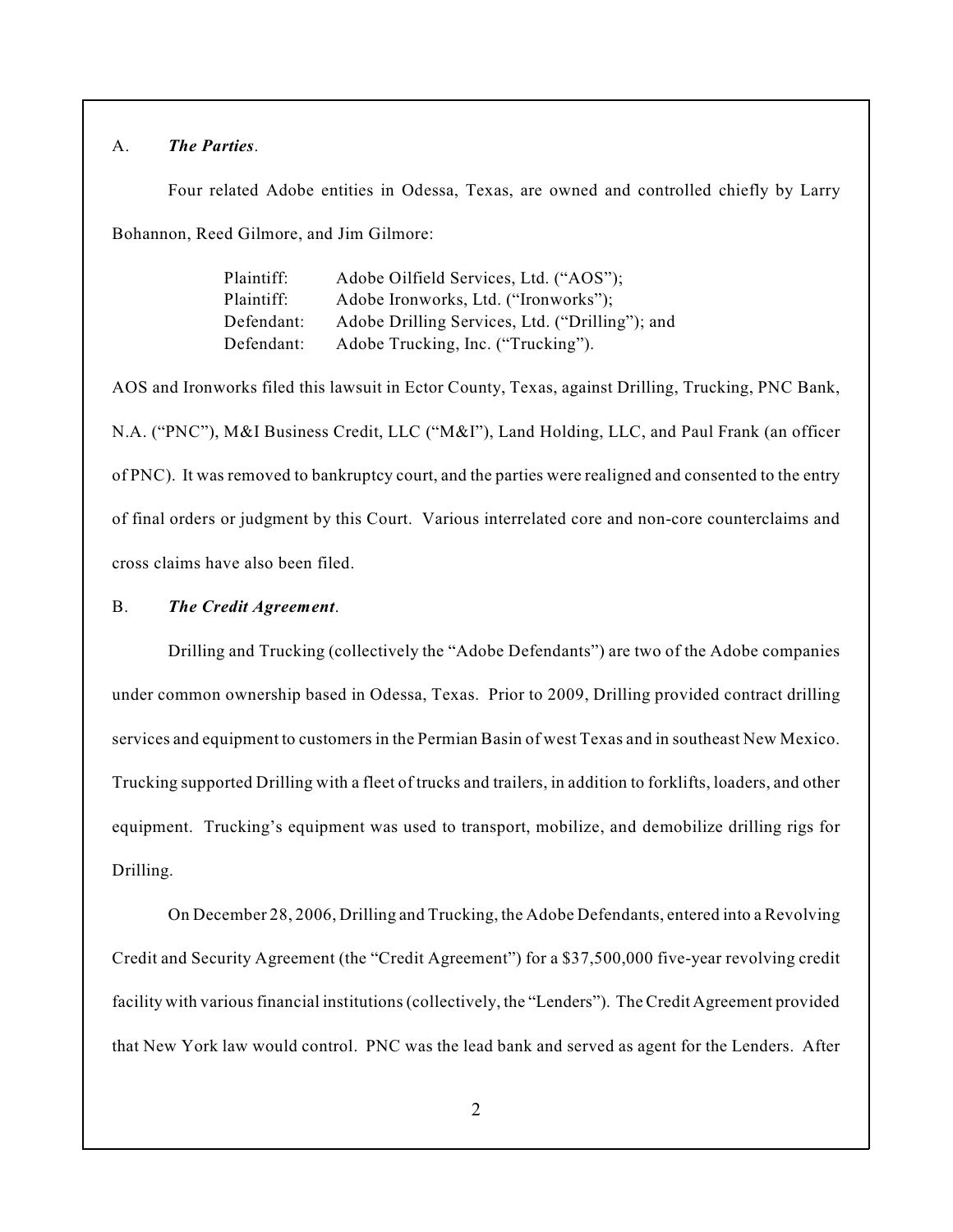defaults by the Adobe Defendants, the parties amended the Credit Agreement on March 6, 2007, and again on July 12, 2007, to cure the defaults and increase the revolving credit available to the Adobe Defendants to \$47,500,000.

# C. *The Collateral*.

To secure the obligations of the Adobe Defendants under the Credit Agreement, the Lenders were granted a security interest in all of the assets of the Adobe Defendants, including equipment and inventory, such as drilling rigs, trucks, trailers, and related equipment (the "Collateral").

### D. *The Landlord Waivers*.

. . . .

To ensure the priority of the Lenders' security interest, PNC obtained two Landlord Waiver agreements at the time the Credit Agreement was executed. The first Landlord Waiver covered the premises located at 8124 Sprague Road in Odessa, Texas (the "Premises"). It was signed by another Adobe related entity, Third Party Defendant, Mesquite Bean Properties, Inc. ("Mesquite"), and Plaintiff AOS. The second Landlord Waiver covered the premises located at 960 South Pagewood in Odessa, Texas (also the "Premises"). It was signed by Mesquite, AOS, and the other Plaintiff, Ironworks.

Pursuant to paragraphs 1 and 3 of the Landlord Waiver agreements, Mesquite, AOS, and Ironworks subordinated any present or future liens they may have in the Collateral to the Lenders and agreed that PNC could enter the respective premises at any time to remove the Collateral:

1. Any and all liens, claims demands or rights, including but not limited to the right to levy or distrain for unpaid rent, which the Undersigned now has or hereafter acquires on or in any of the Collateral shall be subordinate and inferior to the lien and security interest of the Bank, and as to the Bank, the Undersigned hereby specifically waives and relinquishes all rights of levy, distraint or execution with respect to such property.

3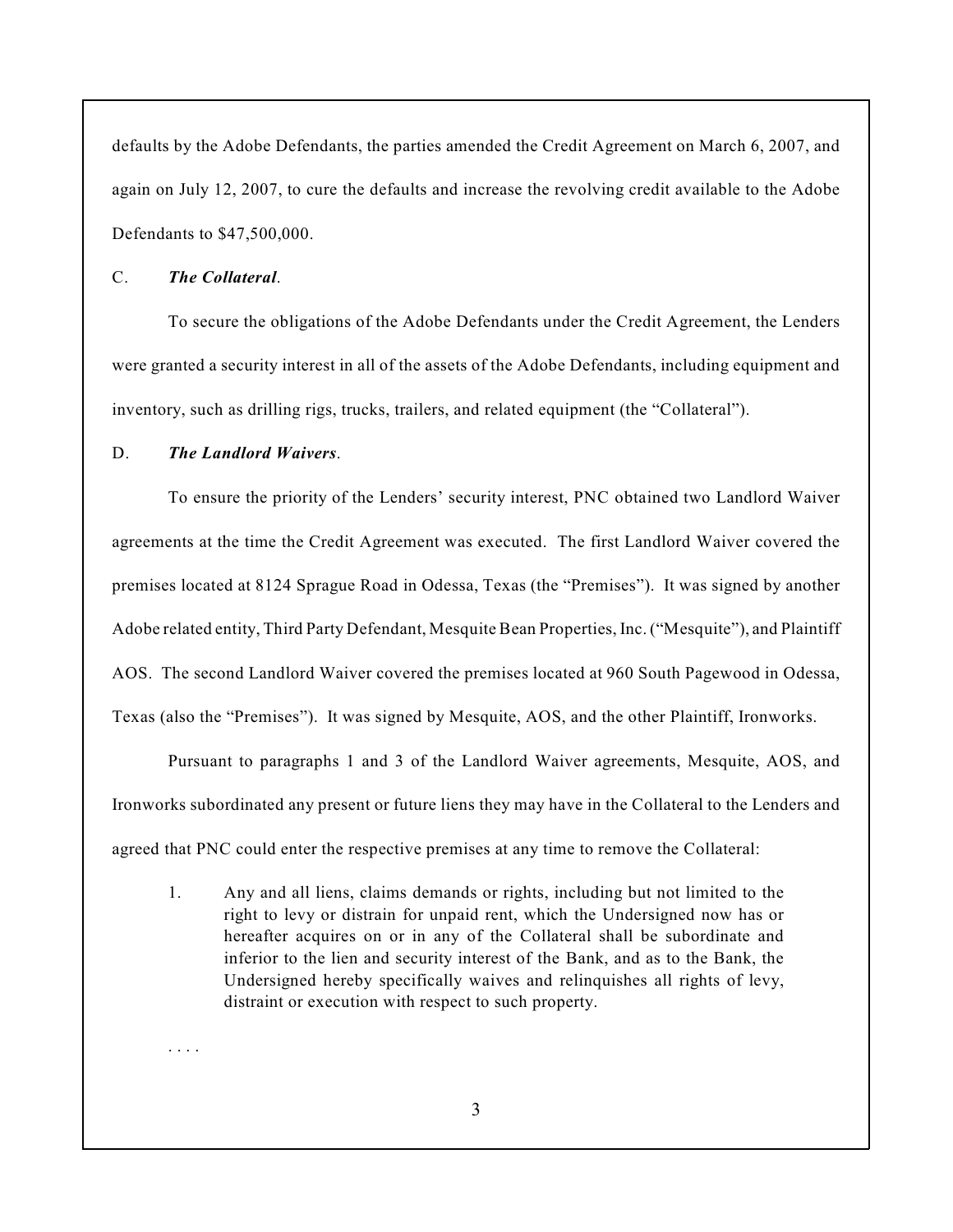3. The Bank may at any time enter upon the Premises and remove the Collateral. The Bank may also take possession of the Collateral on the Premises, and may remain on the Premises for an unlimited time, without charge, in order to dismantle, prepare for disposition or removal, dispose of or otherwise deal with the Collateral.

# E. *The Adobe Defendants' Default*.

In the summer of 2007, the Adobe Defendants were again admittedly in default under the Credit Agreement. The Credit Agreement required the Adobe Defendants to maintain a defined Fixed Charge Coverage Ratio, which evidenced their ability to satisfy the fixed financing expenses set forth in the Credit Agreement, and to certify their compliance on a monthly basis. As of June 30, 2007, the Adobe Defendants' Fixed Charge Coverage Ratio was below the ratio required by the terms of the Credit Agreement. Drilling and Trucking repeatedly certified in writing that they were not in compliance.

The Adobe Defendants were also required to limit their Capital Expenditures, as defined under the Credit Agreement, to no more than \$4,000,000 during the entire 2007 fiscal year. By July 31, 2007, the Adobe Defendants' Capital Expenditures during the 2007 fiscal year had already exceeded the limit. PNC notified the Adobe Defendants of these defaults; however, they were never cured.

Over the next year, there were additional defaults, including failing to achieve a defined Minimum Rig Fleet Inventory Utilization Rate of at least 75%, and failing to properly invoice customers, as required by the Credit Agreement. PNC provided the Adobe Defendants with further notice of these defaults. The Adobe Defendants again failed to cure their defaults under the Credit Agreement.

Paradoxically, while the Adobe Defendants were in continuous default under the Credit Agreement, oil prices steadily rose during the first half of 2008 to a high of \$145 per barrel in July, and demand for drilling rigs was strong. Prices plummeted thereafter, however, to a low of \$35 per barrel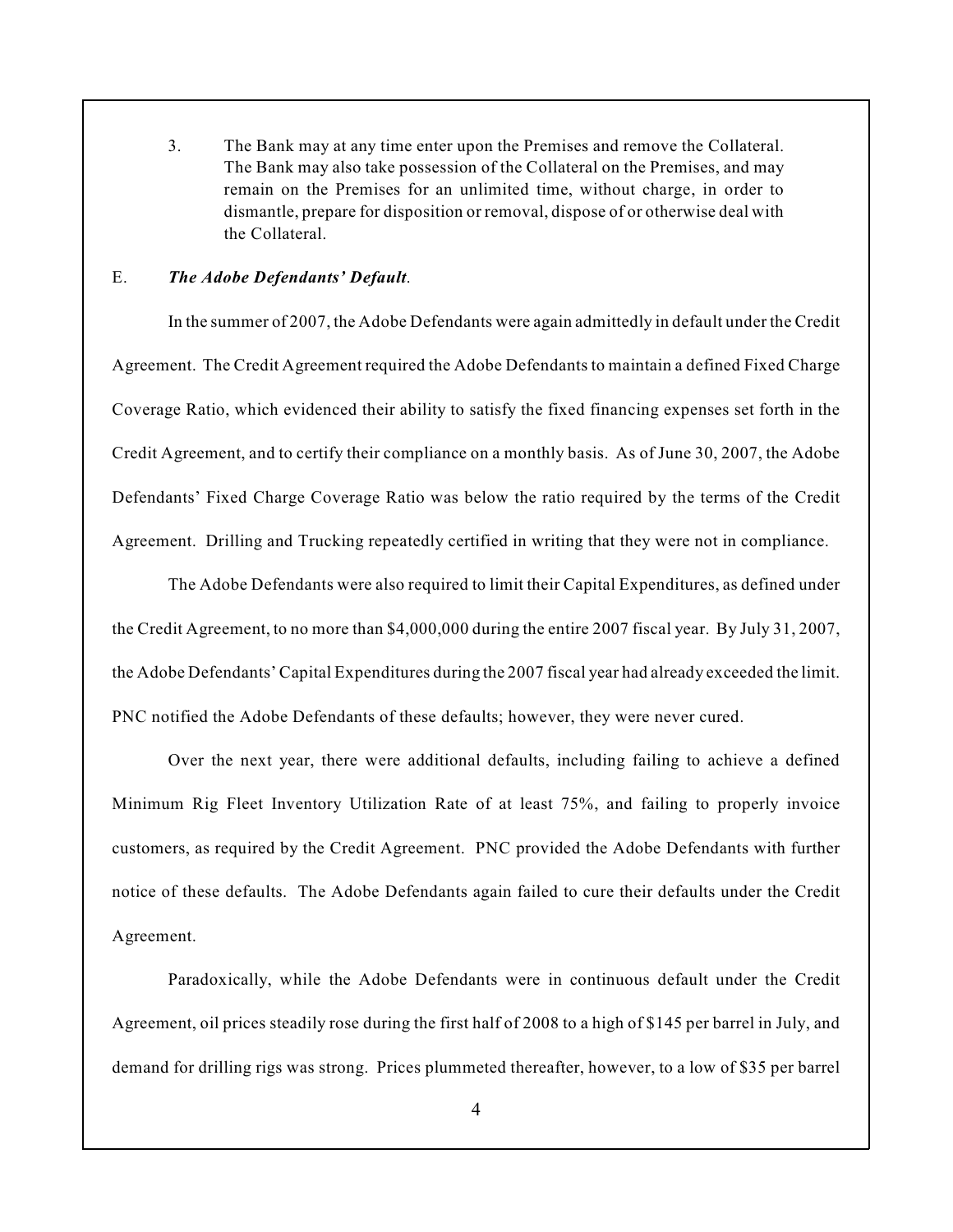in January, 2009. The drop in oil prices and freezing of credit markets in the fall of 2008 predictably caused a drastic decrease in demand for drilling rigs. Business was so bad that Drilling and Trucking suspended most drilling operations in the fall of 2008 and elected to stack most of their rigs. Unable to obtain takeout financing with a third party or another workout with PNC, they made the strategic decision to shut down the business and orchestrate an attack on the foreclosure process.

#### F. *The Foreclosure*.

In early December, 2008, the Adobe Defendants were still in default under the Credit Agreement, and PNC and the Lenders chose to exercise their default remedies. On December 31, 2008, PNC's counsel, Andrews Kurth LLP,sent the Adobe Defendants a foreclosure notice (the "Foreclosure Notice") stating, among other things, that a public foreclosure sale of the Collateral would occur at 11:00 a.m. on January 16, 2009, at the offices of Andrews Kurth LLP, 600 Travis Street, Suite 4200, Houston, Texas 77002. The Adobe Defendants did not pay the obligations owed to the Lenders by the time of the foreclosure sale. More than once, PNC in writing requested possession of the Collateral prior to the foreclosure sale, but the Adobe Defendants did not comply.

In preparation for the sale, Andrews Kurth LLP placed a Notice of Sale in the *Dallas Morning News*, the *Odessa American*, and the *Midland Reporter-Telegram* on January 6, 2009. These newspaper notices were the only public advertisements of the sale. Each advertisement ran for one day. The Notice of Sale stated that: (1) PNC and M&I would conduct a public sale to the highest qualified bidder of all the Collateral including ten drilling rigs; (2) PNC reserved the right to bid for and purchase the Collateral and to credit the purchase price against the amounts due to the Lenders from the borrowers plus all expenses in connection with the sale of the Collateral; and (3) inquiries should be directed to a named attorney at Andrews Kurth, LLP. On the day of the foreclosure sale, PNC was not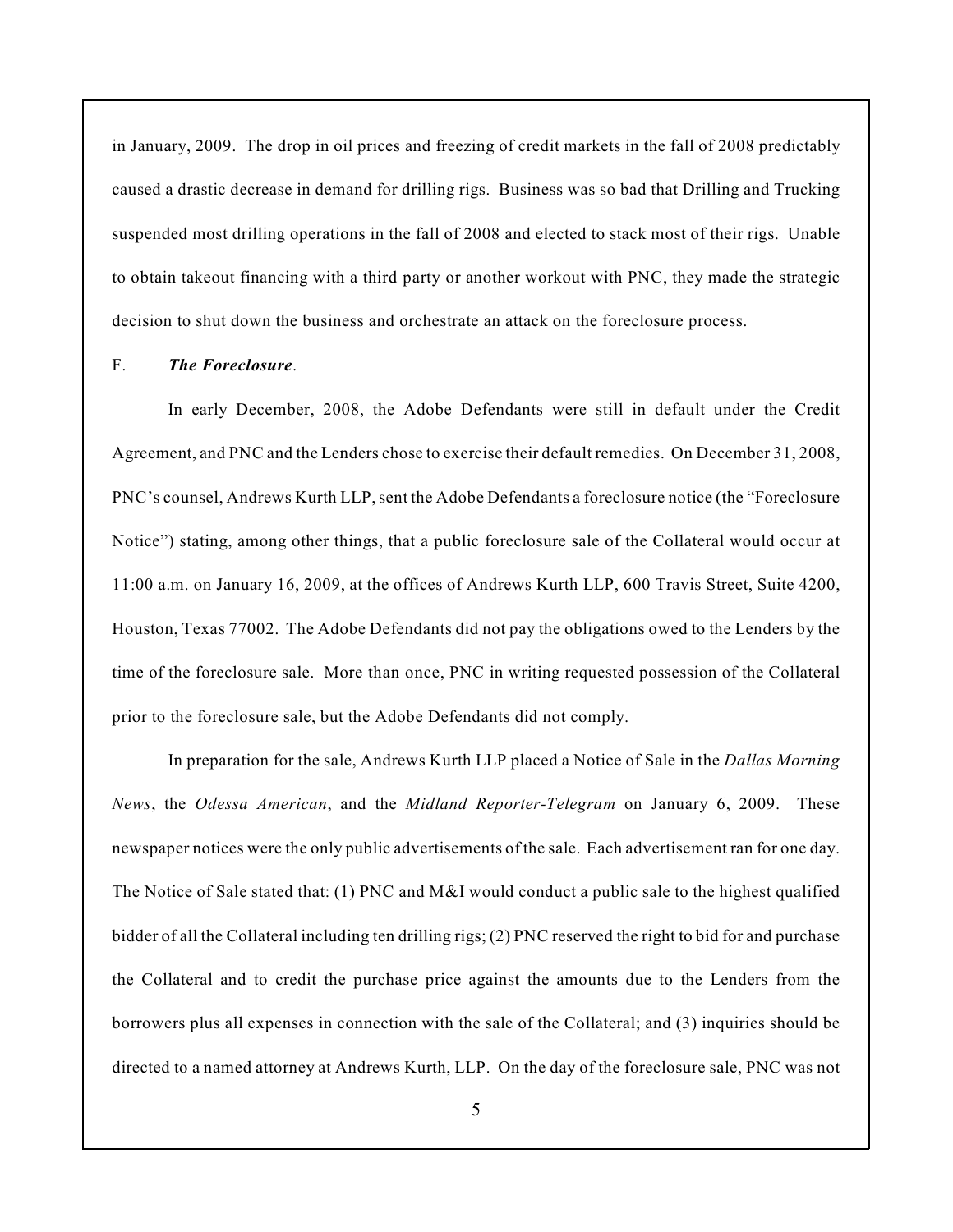in possession of the Collateral and had not cleaned, painted, or set up the Collateral prior to the sale. PNC was the winning bidder for all the Collateral, with a credit bid of \$41,000,000.

#### G. *Transfer of the Collateral from PNC to Land Holding, LLC*.

On January 16, 2009, pursuant to a Transfer Statement and Bill of Sale and Assignment, PNC transferred all of its right, title, and interest in the Collateral to Land Holding, LLC, an affiliate of PNC which holds and disposes of foreclosed assets. The Transfer Statement and Bill of Sale and Assignment of Claims authorized and empowered PNC to take possession of the Collateral and enforce Land Holding, LLC's rights to the Collateral.

#### H. *Adobe Sues Adobe and Denies PNC Access to the Collateral*.

Fifty minutes *before* PNC foreclosed on the Collateral, AOS and Ironworks (collectively, the "Adobe Plaintiffs") filed this lawsuit in state court in Ector County, Texas against the Adobe Defendants and PNC, claiming liens on the Collateral. The Adobe Plaintiffs contended that their sister companies, the Adobe Defendants, failed to pay for repair work, maintenance, and related services that the Adobe Plaintiffs provided, thereby giving the Adobe Plaintiffs possessory liens on the Collateral. The Adobe Defendants filed their cross claim against PNC one hour after the foreclosure sale. In a series of communications after the foreclosure sale, PNC's counsel advised counsel for Mesquite and the Adobe Plaintiffs that PNC intended to remove the foreclosed Collateral from the Premises and requested that the Collateral be made available for removal. Despite these requests, the responses clearly indicated that the Adobe entities would not allow the removal of the Collateral.

#### I. *PNC's Collection and Resale of the Collateral*.

On March 13, 2009, the state court signed a Temporary Injunction enjoining Mesquite and the Adobe Plaintiffs, and all entities with common ownership or under the common control of Mesquite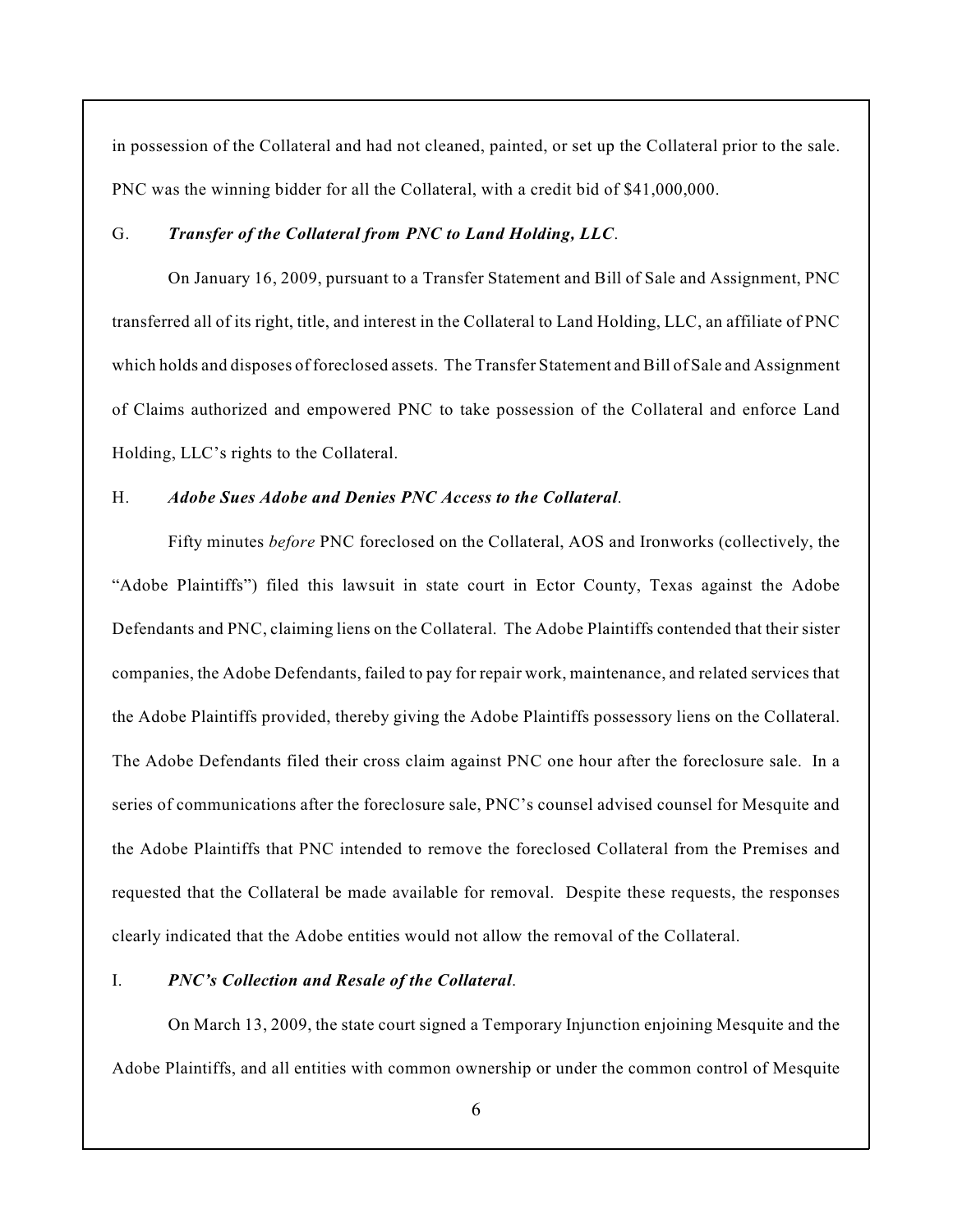and the Adobe Plaintiffs, from taking any action to interfere with or prevent PNC or its agents from entering the Premises and removing the foreclosed Collateral. Shortly thereafter PNC removed all of the Collateral from the Premises. The Collateral removed from the Premises was auctioned by Kruse Energy & Equipment, LLC on April 29 and 30, 2009, in Odessa, Texas. Upon auction by Kruse, the Collateral brought a net recovery of \$9,723,788,50. After jousting with PNC in state court for 22 months, Trucking filed a case under Chapter 11 of the Bankruptcy Code on November 23, 2010, and this adversary proceeding was removed from state court. The Adobe Defendants alleged by cross claim that PNC's foreclosure sale was not commercially reasonable.

# **DISCUSSION**

#### A. *Judicial Interpretation of the Commercial Reasonableness Standard*.

The rights of a secured party to dispose of collateral after default by a borrower are governed by Article 9 of the Uniform Commercial Code.<sup>1</sup> After default, a secured party may sell, lease, license, or otherwise dispose of any or all of the collateral in its present condition or following any commercially reasonable preparation or processing. N.Y. U.C.C. § 9-610(a). Section 9-610 requires that every aspect of a disposition of collateral must be commercially reasonable, including the method, manner, time, place, and other terms. N.Y. U.C.C. § 9-610(b). The term "commercially reasonable" is not defined in the Code, and courts have not uniformly applied the commercial reasonableness standard when evaluating dispositions of collateral. *Compare European Am. Bank v. Sackman Mortg. Corp*. (*In re Sackman Mortg. Corp*.), 158 B.R. 926, 936 (Bankr. S.D.N.Y. 1993) (holding that summary judgment is inappropriate if there is an issue as to the sufficiency of the price) *with In re*

 $T$ The New York version of the Uniform Commercial Code (the "Code") governs the Credit Agreement.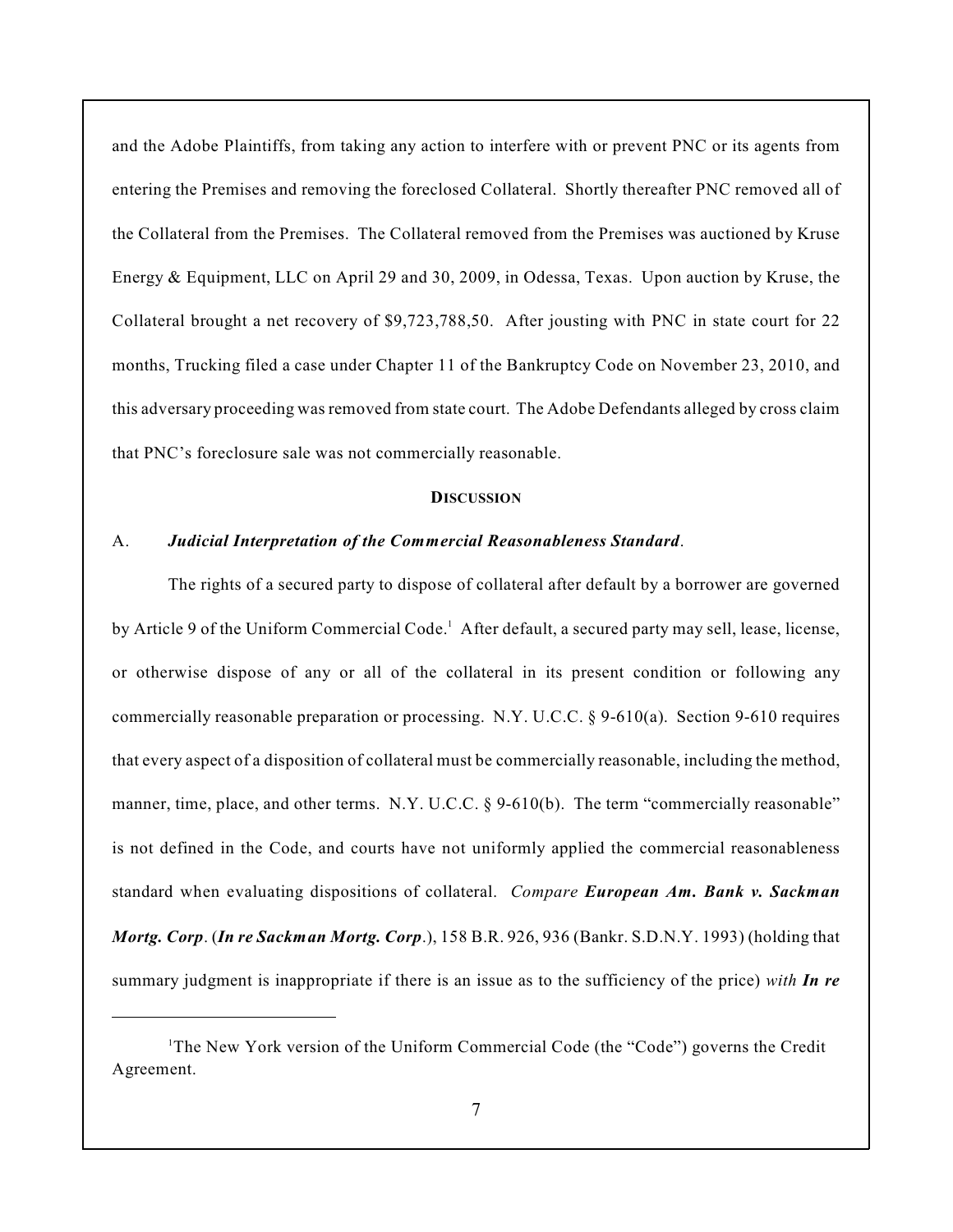*Excello Press, Inc.*, 890 F.2d 896, 905 (7th Cir. 1989) (holding under New York law that price received at a commercially reasonable sale is market price).

One reason for the lack of uniformity on what is "commercially reasonable" is an apparent inconsistency in the Code. Section 9-610 states that every term of the sale must be commercially reasonable. The word "term" in this context has traditionally encompassed the sale price. But, in § 9- 627, the Code expressly provides that "[t]he fact that a greater amount could have been obtained . . . by the secured party is not of itself sufficient to preclude the secured party from establishing that the . . . [disposition] was made in a commercially reasonable manner." N.Y. U.C.C. § 9-627.

Further, the purpose of the Code provisions requiring a commercially reasonable sale is to produce the highest price possible for the collateral. *See* L.B. Wilkinson, Jr., *Procedures v. Proceeds: Evaluation of the Commercial Reasonableness of Dispositions of Collateral Under Article Nine of the Uniform Commercial Code*, 63 TENN. L. REV. 987, 988 (1996). The Code does not require that price be the sole factor, however. Rather, the Code focuses on other aspects of the sale, specifically on the steps taken by the secured party in conducting the sale to achieve the highest price rather than the price itself. *See* N.Y. U.C.C. § 9-610(b) ("the method, manner, time, place, and other terms must be commercially reasonable").

Despite these varying interpretations, the inquiry into commercial reasonableness is a factintensive one that requires an examination of all circumstances of the liquidation. *See Excello Press*, 890 F.2d at 905 (applying New York law and stating "[w]hether a sale [is] commercially unreasonable is, like other questions about 'reasonableness,' a fact-intensive inquiry"); *In re Zsa Zsa Ltd*., 352 F. Supp. 665, 671 (S.D.N.Y. 1972), *aff'd*, 475 F.2d 1393 (2d Cir. 1973). To succeed in a suit for a deficiency judgment, the secured party carries the burden of proving that every aspect of the disposition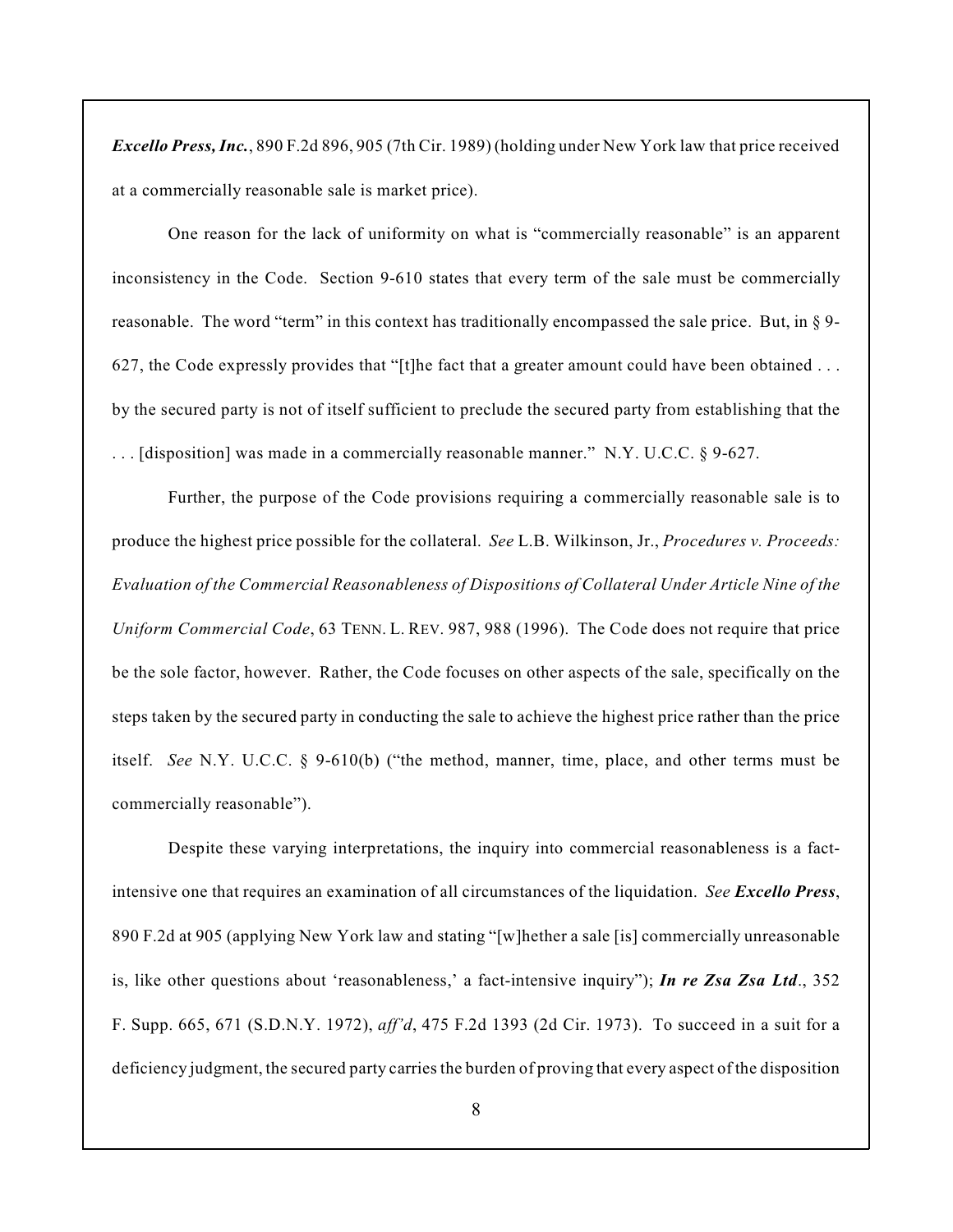was commercially reasonable. *Security Trust Co. of Rochester v. Thomas*, 399 N.Y.S.2d 511, 514 (4th Dept. 1977).

#### 1. *Three Tests for Commercial Reasonableness*.

Three tests have been employed by courts to measure the commercial reasonableness of a sale of collateral: (i) the "procedures" test, which examines the fairness and adequacy of the procedures used before and during the sale; (ii) the totality of circumstances test, which looks to the circumstances surrounding the sale and closely scrutinizes transactions where there exists a large gap between the sale price and fair market value; and (iii) the "proceeds" test, which looks solely to the price received for the goods. *See, e.g., Bankers Trust Co. v. J.V. Dowler & Co*., 390 N.E.2d 766, 769 (N.Y. 1979) ("[S]ome authorities suggest that optimizing resale price is the prime objective of the code's default mechanisms and that the other factors listed are merely designed to ensure that the highest price is achieved . . . . Others would have commercial reasonableness turn on the procedures employed"). Neither the proceeds, totality of circumstances, nor the procedures test are conclusive as to whether a disposition of collateral is commercially reasonable. Rather, there is a split of authority as to which test should be utilized by courts to determine whether the transaction as a whole was commercially reasonable.

# a. *The "Proceeds" Test*.

Courts applying the proceeds test may base a finding of commercial unreasonableness solely on a disparity between the price received at the sale and the price the collateral had previously sold for or what the court finds is the collateral's fair market value. *See* Wilkinson, *Procedures v. Proceeds*, 63 TENN. L. REV. at 998. These courts reason that the goal of the Code is that the collateral be sold at the highest price possible, and all other aspects of the sale are reflected in the price received.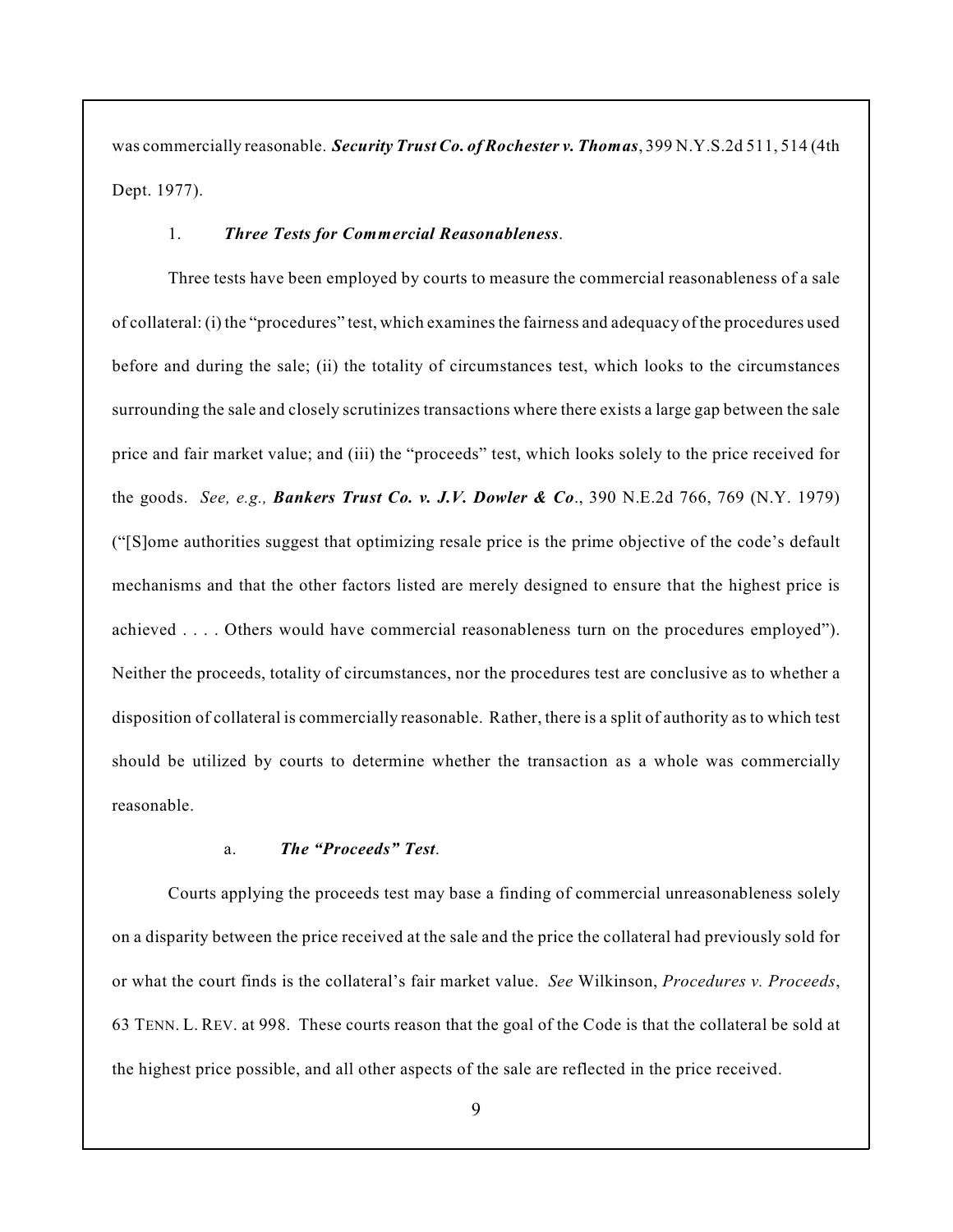Under the proceeds test, the primary focus of the court's inquiry is whether the price received upon resale, when compared to the value of the collateral, shows that the disposition was commercially reasonable. The court examines whether "the shortfall of the proceeds (compared with the debt) makes a sale commercially unreasonable without regard to the creditor's efforts to obtain a price as high as possible." *Excello Press*, 890 F.2d at 905. "A large deficiency might indicate the search for buyers had been inadequate; or it might simply reflect a greatly depreciated piece of collateral." *Id*.

Courts have consistently declined to disturb a foreclosure sale upon a challenge to the sale price of the collateral, except in the narrow circumstance where the price alone is so inadequate as to shock the court's conscience. *DeRosa v. Chase Manhattan Mortg. Corp*., 782 N.Y.S.2d 5, 9 (1st Dept. 2004); *Thornton v. Citibank N.A*., 640 N.Y.S. 2d 110, 111 (1st Dept. 1996), *lv denied*, 89 N.Y.2d 805 (N.Y. 1996) (noting that foreclosure sales often result in prices substantially less than market value); *Crossland Mortg. Corp. v. Frankel*, 596 N.Y.S.2d 130, 131 (2d Dept. 1993), *lv denied*, 82 N.Y.2d 655 (1993) (sale price of \$55,000 for property with market value between \$160,000 and \$200,000 upheld); *Frank Buttermark Plumbing & Heating Corp. v. Sagarese*, 500 N.Y.S.2d 551, 552 (2d Dept. 1986), *lv denied*, 68 N.Y.2d 607 (1986) (sale at 30% of defendants' uncorroborated opinion as to fair market value upheld); *cf. Dougherty v. 425 Dev. Assoc*., 462 N.Y.S.2d 851, 856 (1st Dept. 1983) (question as to commercial reasonableness where property sold for less than 50% of purchase price one year earlier).

#### b. *Totality of the Circumstances and Close Scrutiny*.

Some courts do not weigh price as heavily in determining commercial reasonableness. Rather, they look at the totality of circumstances surrounding the sale, with price being an important factor.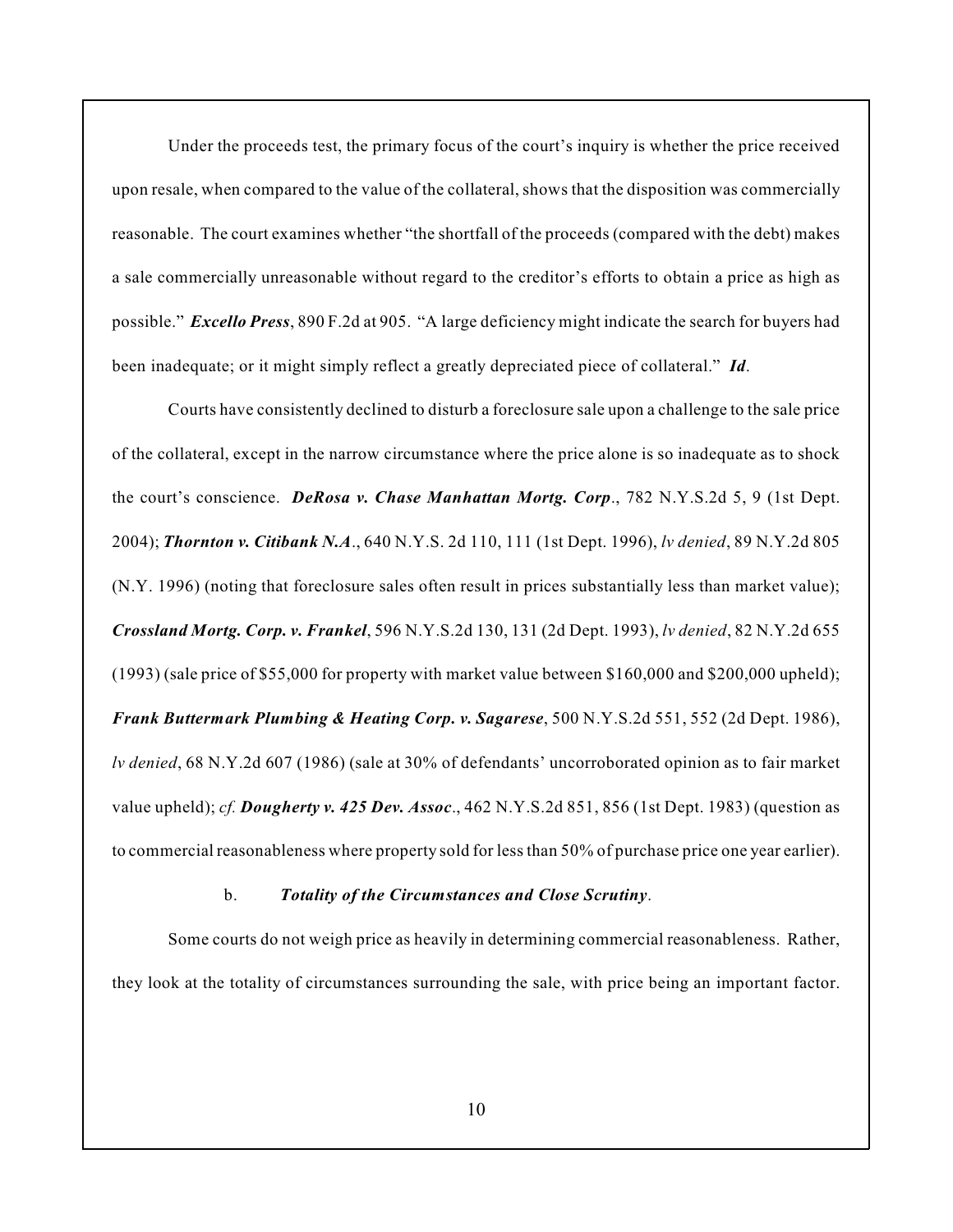Courts using this approach generally look at other aspects of the sale with "close scrutiny" when there is a significant price disparity between the value of collateral and amount realized.

The case most often cited for the totality of circumstances approach is *In re Zsa Zsa, Ltd*., 352 F. Supp. 665 (S.D.N.Y. 1972), *aff'd*, 475 F.2d 1393 (2d Cir. 1973). In that case, the bankruptcy trustee challenged the \$300,000 sale price of collateral, which had an estimated retail value of \$3.5 million. The wholesale value was \$1.5 million and the cost was \$500,000. The trustee also objected to the terms and timing of the advertisements run by the creditor. Beginning eight days prior to the sale, the creditor advertised the sale in *The New York Times*. The advertisement described the goods, stated the conditions of the sale, referred to samples that prospective bidders could inspect prior to the sale, and stated that the sale was subject to the referee's approval. The creditor hired an experienced auctioneer, and fourteen people attended the sale. Further, the goods were divided into lots, and bids were taken on the individual lots and upon the inventory as a whole. *Id*. at 667-69.

The court indicated that a determination of commercial reasonableness hinged not on a few minor defects in the sale, but on the totality of circumstances surrounding the sale:

It is the aggregate of circumstances in each case–rather than specific details of the sale taken in isolation–that should be emphasized in a review of the sale. The facets of manner, method, time, place and terms cited by the Code are to be viewed as necessary and interrelated parts of the whole transaction.

# *Id*. at 670.

The court also stated that the focus of commercial reasonableness is not the proceeds of the sale, but the procedural aspects of the sale, and if the creditor takes sufficient pains to conduct the sale according to commercially acceptable standards, "he should be shielded from the sanctions contained in Article 9." *Id*. at 671. As to price, the consideration received was still relevant in the commercial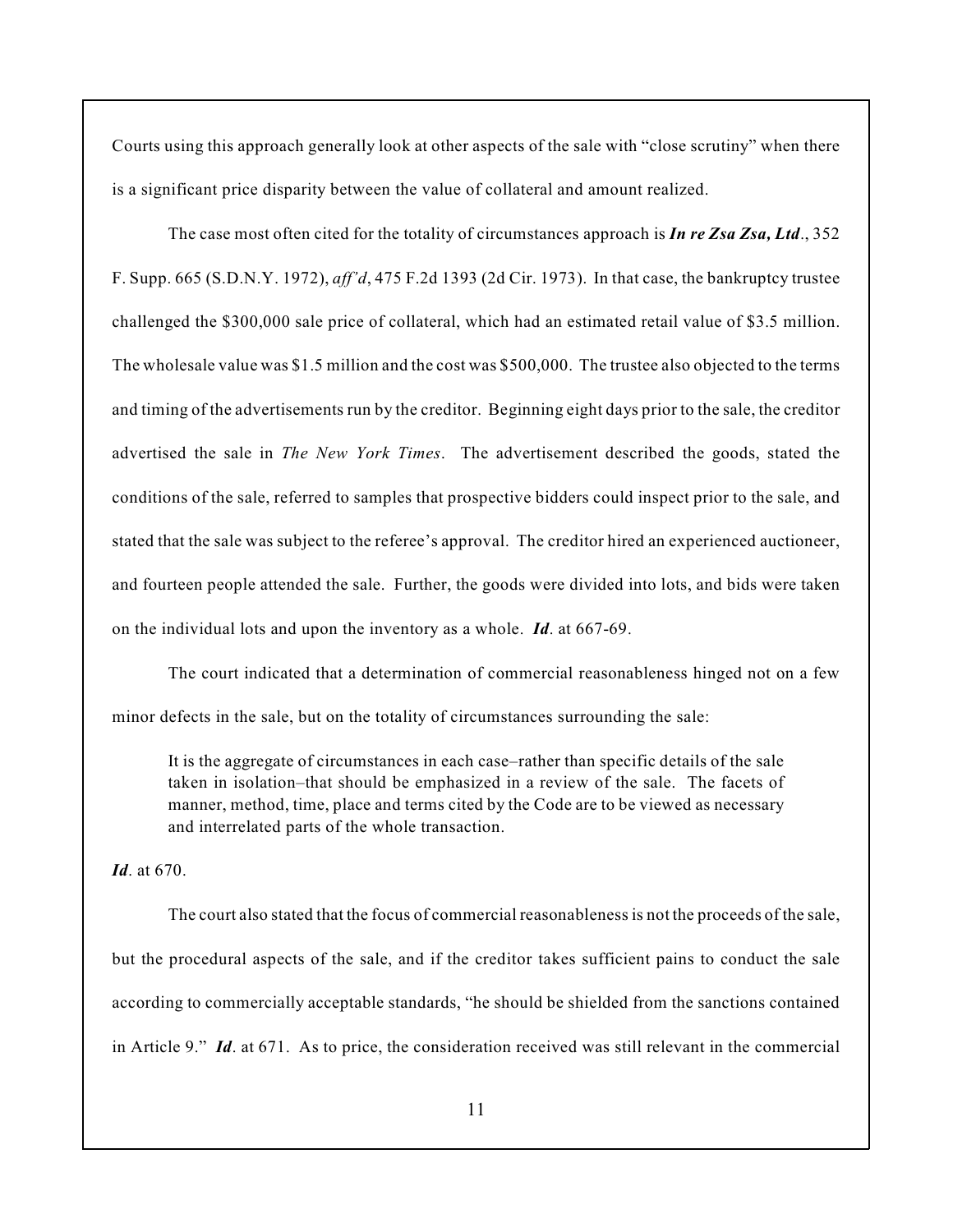reasonableness determination, according to the court. It noted that a large gap between the price received at the foreclosure sale and the estimated market value "signals a need for close scrutiny." *Id*. The court held that the sale was commercially reasonable and that a secured party is not the insurer of a hypothetical expected return. *Id*. at 672.

# c. *The "Procedures" Test*.

The procedures test focuses on how the sale was conducted and the efforts made by the creditor to achieve the best price; however, the price itself is not determinative on the issue of whether the sale is commercially reasonable. The reasoning is that if a sale is conducted in a commercially reasonable manner, the price received is the optimum price at that time and in that particular market.

The position was clearly articulated by Judge Easterbrook in *In re Excello Press, Inc*., 890 F.2d 896 (7th Cir. 1989). Excello Press was a commercial printer in Illinois. In 1980, it purchased two printers for \$3,000,000, financed over a ten-year period. MetLife retained a purchase money security interest in the presses. In October, 1985, Excello Press filed a chapter 11 case while still owing MetLife \$2.7 million for the presses. The bankruptcy court granted MetLife relief from the automatic stay so that it could repossess and sell the collateral pursuant to Article 9. The court, however, placed a cap of \$900,000 on MetLife's deficiency claim. Over six months before the sale, MetLife began soliciting bids from likely purchasers with the help of the manufacturer of the equipment. Both machines sold at a private sale for a total of \$1.1 million. Thereafter, MetLife filed a \$900,000 deficiency claim. *Id*.

At trial, both parties put on evidence as to the fair market value of the presses. *Id*. at 898-99. MetLife argued that because of the cap on the amount of the deficiency that was recoverable, it had every incentive to attempt to receive the highest price possible at the sale. The trial judge found that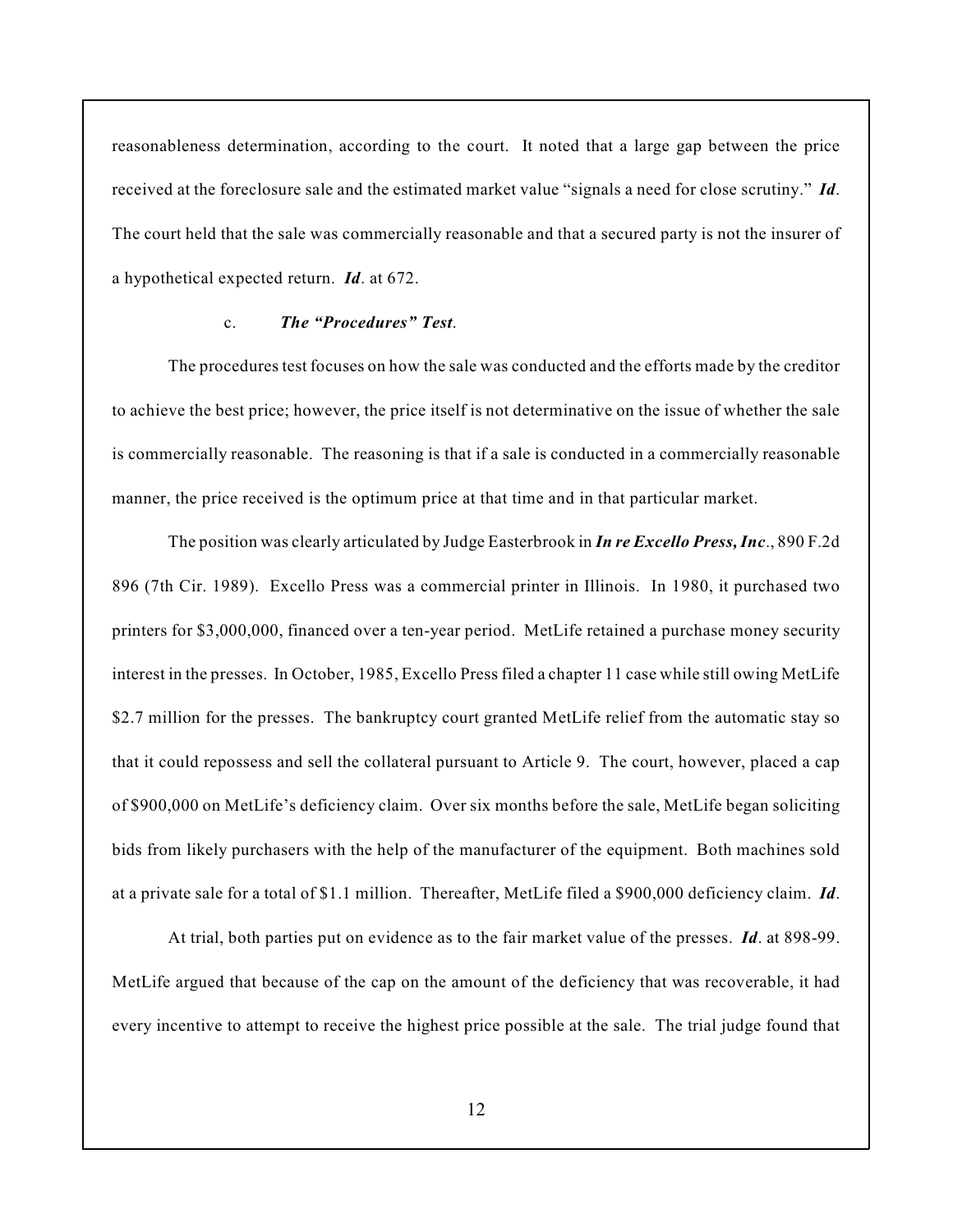MetLife failed in its duty to provide notice to Excello. Under New York law, failure to provide notice in such a sale created the presumption that the collateral's fair market value at the time of the sale equaled the amount of the debt. The trial judge found that MetLife had not overcome this presumption and, on motion for reconsideration, held that because improper notice was given, the price received at the sale could not be used as evidence of fair market value. Thus, commercial reasonableness was irrelevant. *Id*.

On review by the Seventh Circuit, Judge Easterbrook found the appropriate inquiry to be whether the requirements of § 9-610 had been met. He faulted the lower courts for failing to consider the price received at the foreclosure sale as the fair market value absent a showing of commercial unreasonableness in the procedures used to conduct the sale. *Id*. at 905. Judge Easterbrook wrote:

If despite the lack of notice the sale was commercially reasonable, the price is more than merely informative. The product of a commercially reasonable sale *is* the fair market value. If the secured party can prove that the sale was commercially reasonable, it has proved the market value of the collateral . . . . The price obtained in a commercially reasonable sale is not *evidence* of the market value . . . . It *is* the market value.

*Id*. at 904-05 (emphasis in original).

The court next held that a sale could be commercially reasonable even though notice was faulty. *Id.* at 905. The court noted that lack of notice is not determinative when the debtor is adequately protected. Rather, the general obligations of good faith and commercial reasonableness protect the debtor. In attempting to define commercial reasonableness, the court opined that "no magic set of procedures will immunize a sale from scrutiny." *Id*. Courts should look at the specific market, the specific collateral, and apply the law to the facts in each case. The court further stated:

[T]he court must decide what a reasonable business would have done to maximize the return on the collateral. It must consult "customs and usages that actually govern the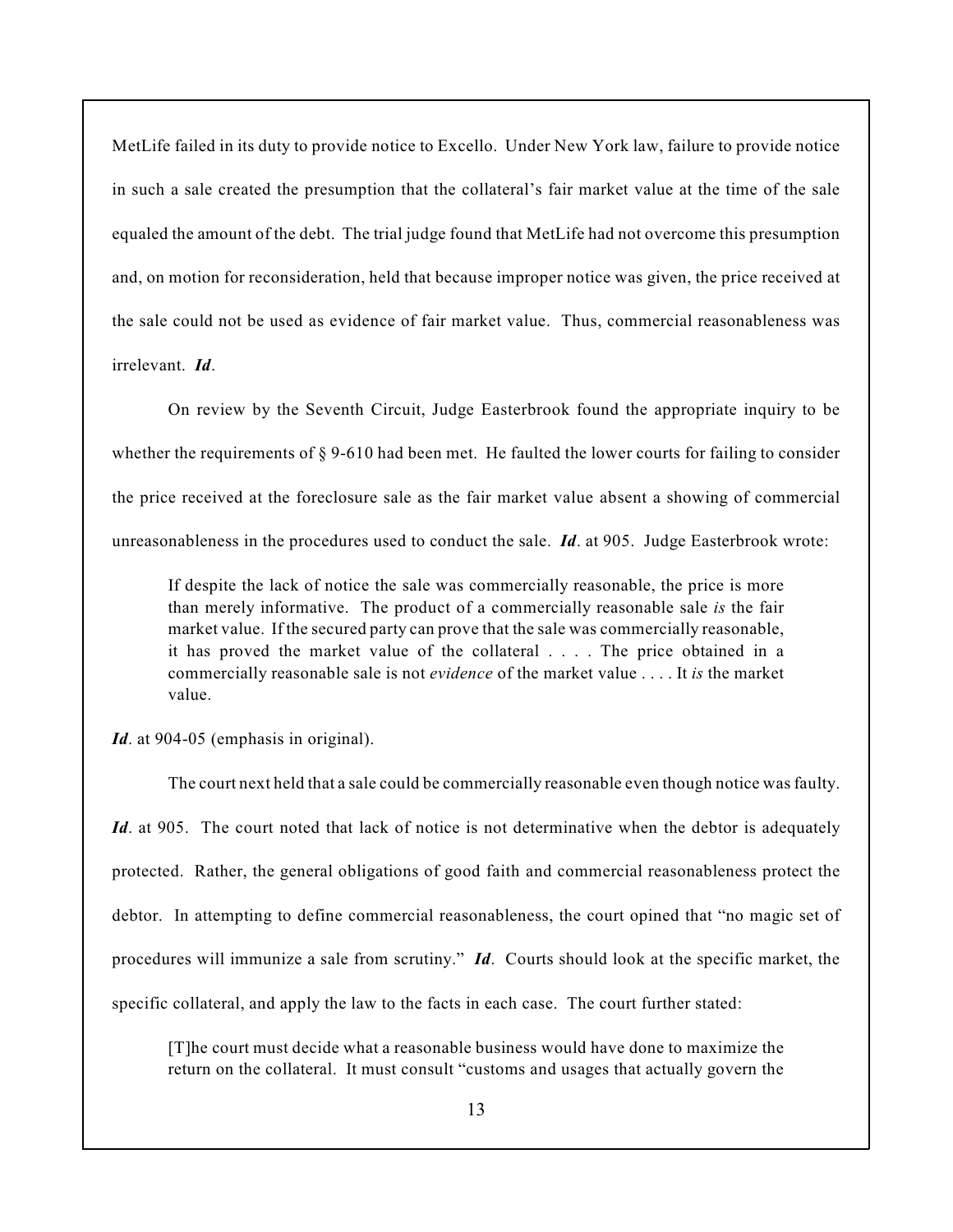members of a business calling day-in and day-out [that] not only provide a creditor with standards that are well recognized, but tend to reflect a practical wisdom born of accumulated experience."

### *Id.* at 906 (quoting *Bankers Trust Co. v. J.V. Dowler & Co.*, 390 N.E.2d 766, 769 (N.Y. 1979)).

Thus, Judge Easterbook stated the essence of the procedures test. Simply put, the court should not look at the foreclosure sale price as evidence of commercial unreasonableness unless a procedural aspect of the sale is deemed commercially unreasonable. Likewise, if the creditor proves that the sale was conducted in a commercially reasonable manner, the court should not allow evidence as to fair market value. *Id*. at 907.

# 2. *New York's Adoption of the "Proceeds" and "Procedures" Tests*.

New York courts accept both the proceeds and procedures tests as valid and assert that they both apply in the evaluation of a sale. *FDIC v. Herald Square Fabrics Corp*., 439 N.Y.S.2d 944, 954 (2d Dept. 1981); *see also Bankers Trust Co. v. J.V. Dowler & Co.*, 390 N.E.2d 766, 769 (N.Y. 1979); *European Am. Bank v. Sackman Mortg. Corp*. (*In re Sackman Mortg. Corp*.), 158 B.R. 926, 936 (Bankr. S.D.N.Y. 1993). Accordingly, if the commercial reasonableness of a post-default disposition of collateral is questioned under New York law under the proceeds or procedures test, the secured party must be put to its proof in order to demonstrate commercial reasonableness. *Herald Square Fabrics*, 439 N.Y.S.2d at 954.

#### B. *Effect of Credit Agreement on Commercial Reasonableness of Sale*.

While parties may not waive the requirement that a disposition of collateral be commercially reasonable, § 9-603 expressly provides that "[t]he parties may determine by agreement the standards measuring the fulfillment of the rights of a debtor . . . and the duties of a secured party . . . if the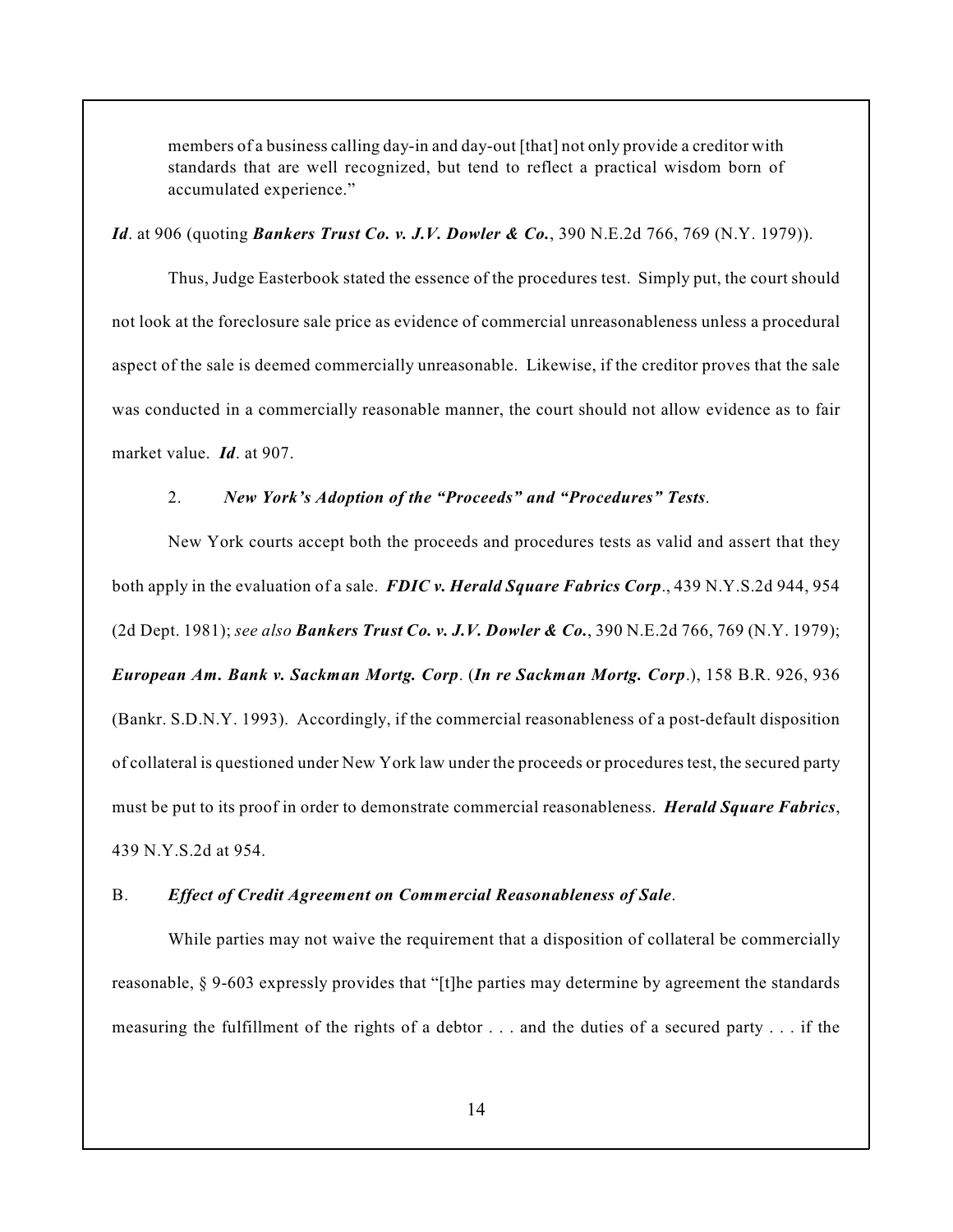standards are not manifestly unreasonable." N.Y. U.C.C. § 9-603. Similar to the lack of consensus on what is "commercially reasonable," existing case law fails to establish a uniform test for what is "manifestly unreasonable" in the foreclosure standards context.

Parties are free to define the behavior constituting commercial reasonableness so long as the standards are not so outside the range of acceptable commercial behavior that no reasonable person would ever agree to them. N.Y. U.C.C. §§ 9-602(g), 9-603; *Mitchell v. Wash. State Inst. of Pub. Policy*, 225 P.3d 280, 288 (Wash. App. Div. 2009) ("A decision is 'manifestly unreasonable' if [a party] . . . adopts a view that no reasonable person would take, and arrives at a [result] outside the range of acceptable choices"). Courts which have addressed the issue find that where a contract provision exists dictating terms of sale which are not "manifestly unreasonable," and the sale is performed in accordance with those terms, the sale cannot be considered commercially unreasonable. *Orix Credit Alliance, Inc. v. East End Dev. Corp*., 688 N.Y.S.2d 191, 192 (2d Dept. 1999); *see also Jones v. United States (In re Jones*), 107 B.R. 888, 895-96 (Bankr. N.D. Miss. 1989) (holding security agreement provisions manifestly unreasonable where secured party not required to give written notice of sale to debtor and no evidence presented that reasonable commercial practices were otherwise followed or that price received represented a fair market value).

The *East End Development* court emphasized that the prohibitions in the Code regarding the ability of parties to define what is commercially reasonable "were designed to prohibit agreements which relieved secured creditors 'from virtually all responsibility with respect to the collateral and as such cannot be enforced.'" *East End Dev. Corp*., 688 N.Y.S.2d at 192 (citing *FDIC v. Marino Corp*., 425 N.Y.S.2d 34, 36 (2d Dept. 1980)). In finding the agreements at issue in that case were not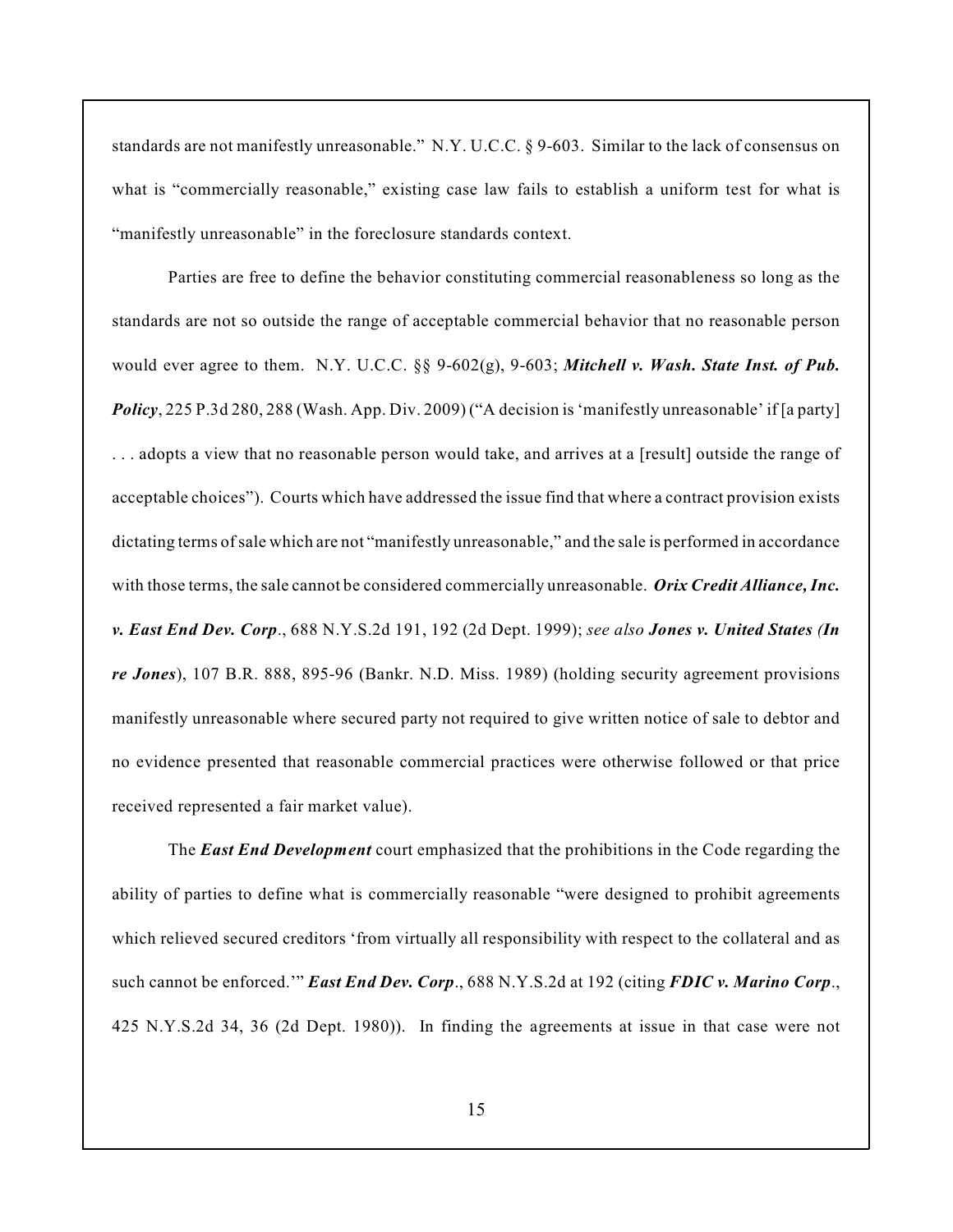"manifestly unreasonable," the court noted that the agreement provided for prior notice to the debtors of the public sale of the collateral, prior newspaper advertisement of the sale, and mandatory terms of purchase at a public sale. *Id*.

In *Wombles Charters, Inc. v. Orix Credit Alliance, Inc*., 1999 WL 498224 (S.D.N.Y. 1999), the plaintiffs argued that the foreclosure sale of a bus was commercially unreasonable because the advertising was inadequate, the payment terms were too harsh, and because the payment received was inadequate. In rejecting the first two arguments, the court looked to the terms of the security agreement, which provided that "any public sale will be deemed commercially reasonable if notice thereof shall be mailed to Mortgagor at least 10 days before such sale and advertised in at least one newspaper of general circulation in the area of the sale at least twice prior to the date of the sale and if upon terms of 25% cash down with the balance payable within 24 hours." *Id*.

The court noted that the October 1, 1998 sale was advertised in the *Philadelphia Inquirer* on September 19 and 28, 1998. According to the court, further advertisement was not required by the security agreement, although the defendant also sent notice of sale to twenty-three other potential purchasers of the bus. The court further noted that all advertisements were simple and to the point, contained descriptions of the bus, the location, time, and terms of the sale, and gave contact information to potential buyers. The court concluded that the advertisements were in accordance with the contractually agreed upon terms, and "the parties themselves decided that a sale would be commercially reasonable if it met the requirements of the Security Agreement. Since [the] sale [met] those requirements . . . they are not 'manifestly unreasonable.'" *Id*.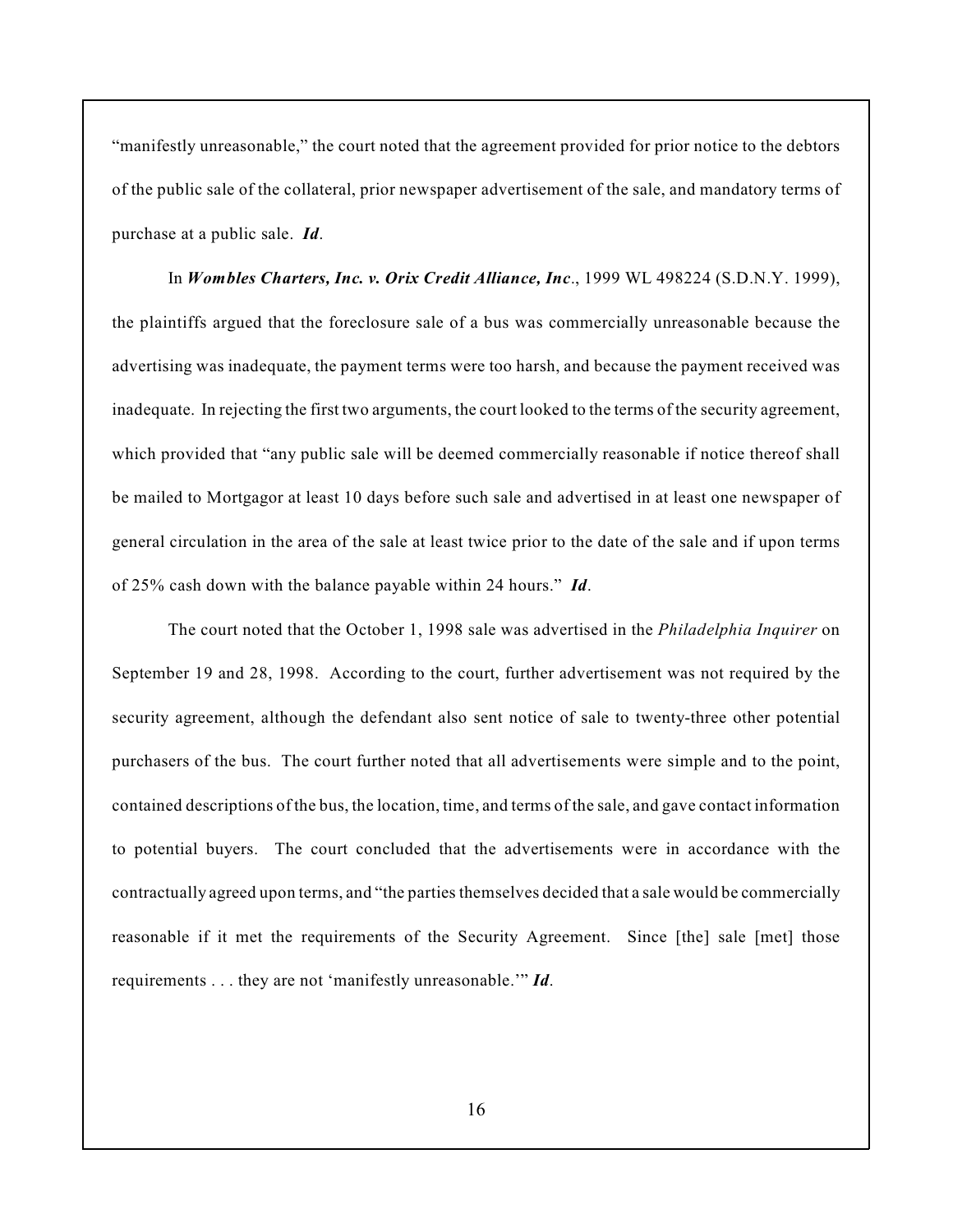# C. *Whether PNC's Foreclosure Sale Was Commercially Reasonable*.

The Adobe Defendants claim that the foreclosure sale of the Collateral securing the \$47.5 million line of credit extended under the Credit Agreement was commercially unreasonable under the governing New York law. New York courts accept both the proceeds and procedures tests as valid and often apply both in the evaluation of a sale. In order for the sale at issue to be deemed commercially reasonable, this Court must be satisfied that the proceeds obtained were adequate and the procedures employed by the Lenders were undertaken in good faith to maximize return on the Collateral.

# 1. *The Credit Agreement Was Not Manifestly Unreasonable*.

Where, as here, a security agreement includes provisions addressing activities that are deemed to be commercially reasonable, the party challenging the foreclosure sale must prove that those provisions were "manifestly unreasonable." *See Orix Fin. Servs.,Inc. v. Thunder Ridge Energy, Inc*., 2005 WL 587483 at \*16 (S.D.N.Y. Mar. 8, 2006). The complaining party must establish that no reasonable person would view those activities as reasonable under the circumstances. The Credit Agreement provided reasonable standards for the foreclosure process, but did not purport to waive the rights of the Adobe Defendants under the Code.

#### 2. *The Sale Was Commercially Reasonable Under a "Proceeds" Analysis*.

The Credit Agreement authorized PNC, as the Lenders' agent, to sell the Collateral "at public or private sale, at any time or place, in one or more sales, at such price or prices, and upon such terms, either for cash, credit, or future delivery, as Agent may elect." Credit Agreement § 11.1(a). It further provided that "[a]t any public sale Agent or any Lender may bid for and become the purchaser, and Agent, and any Lender or any other purchaser at such sale thereafter shall hold the Collateral sold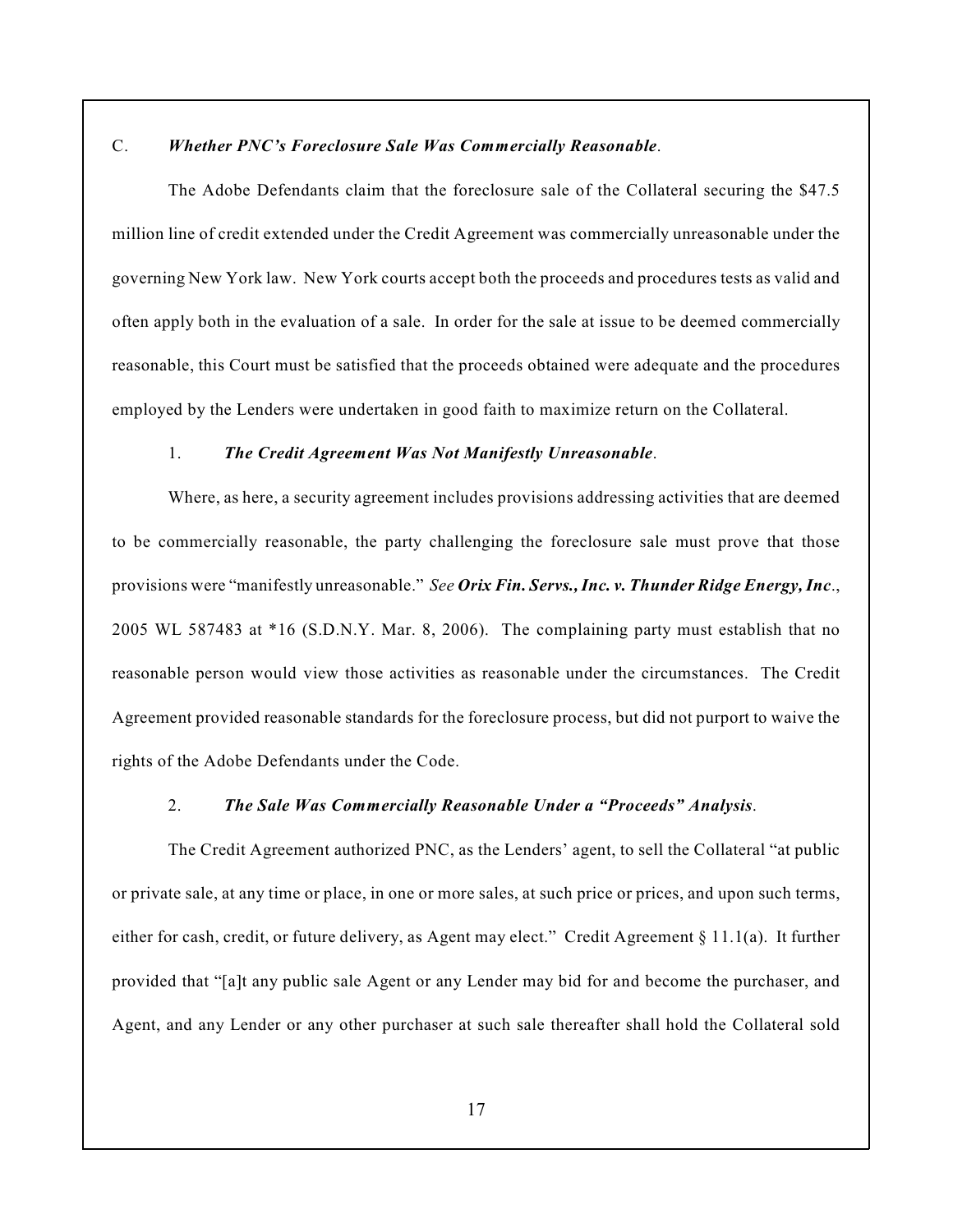absolutely free from any claim or right of whatsoever kind, . . . and all such claims, rights and equities are hereby expressly waived and released by each Borrower." *Id*.

The Adobe Defendants complain about the amount of the Lenders' winning credit bid at the foreclosure sale. Under the proceeds analysis, however, "a significant discrepancy between the original purchase price and the sales price does not, by itself, create a triable issue of fact." *First Fed. Sav. & Loan Ass'n of Rochester v. Romano*, 676 N.Y.S.2d 163, 164 (1st Dept. 1998). Property offered at a foreclosure sale frequently produces a price substantially less than market value because such sales are of little interest to the public and those who bid seek to buy at bargain prices. *Polish Nat'l Alliance v. White Eagle Hall Co*., 470 N.Y.S.2d 642, 650 (2d Dept. 1983). "Courts have consistently declined to disturb a foreclosure sale upon a challenge to amount recovered for the collateral, except in the narrow circumstance where the price alone is so inadequate as to shock the court's conscience." *DeRosa v. Chase Manhattan Mortg. Corp*., 782 N.Y.S.2d 5, 9 (1st Dept. 2004).

New York courts have held that sales prices as low as 30% of market value are commercially reasonable, and have routinely upheld sales prices of 50% or more of market value. *Id*. at 9-10 (sale at 45% of market value upheld); *see Romano*, 676 N.Y.S.2d at 164 ("It has been held that bids ranging from as low as 30% . . . and 37% . . . of market value are not unreasonable"); *Polish Nat'l Alliance*, 470 N.Y.S.2d at 649-50 (recognizing that foreclosure sales at prices of more than 50% of value are consistently upheld, and upholding sale at 37% of alleged actual value); *Crossland Mortg. Corp. v. Frankel*, 596 N.Y.S.2d 130, 131 (2d Dept. 1993) (sale at 34% of market value upheld); *Frank Buttermark Plumbing & Heating Corp. v. Sagarese*, 500 N.Y.S.2d 551, 552 (2d Dept. 1986) (sale at 30% of claimant's uncorroborated assessment of fair market value upheld).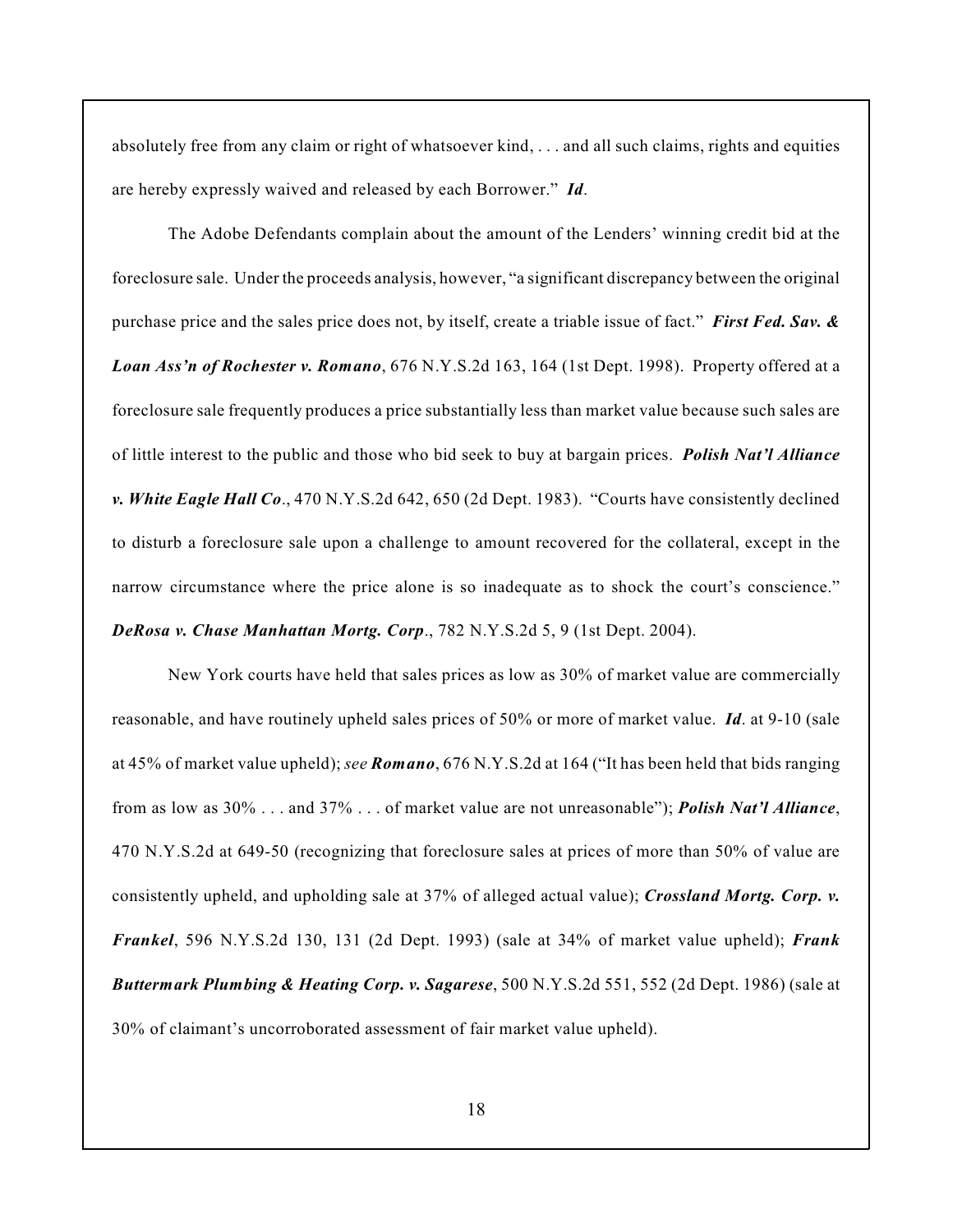Here, the sale price was more than 50% of what the Adobe Defendants argue was the Collateral's market value. In addition, PNC's appraiser who testified at trial estimated the value at \$33.85 million, which is actually *less* than the PNC credit bid. PNC's appraisal from a different appraiser, prepared well before the foreclosure sale and upon which the Adobe Defendants rely, was admitted by the appraiser in his deposition to be too high in light of the rapidly declining oil and gas market in the fall of 2008 and January, 2009. The \$81 million appraisal must be discounted by a factor of 25% to 35% because the price of oil and gas plummeted, and had a similar effect on the value of drilling rigs and related equipment. Finally, upon resale by an auctioneer who advertised the sale, moved the Collateral to a convenient place for sale, and repaired, painted, and set up the Collateral, the price obtained was \$31 million less than the PNC credit bid at the foreclosure sale. The sale was commercially reasonable under the proceeds test.

#### 3. *The Sale Was Commercially Reasonable Under a "Procedures" Analysis*.

The Adobe Defendants complain that PNC did not sufficiently advertise the foreclosure sale by failing to otherwise advertise the sale in any trade journals, the *Wall Street Journal*, or on the internet. New York law, however, does not require that a seller advertise a foreclosure sale in any specific type of media or for any particular amount of time. *See DeRosa*, 782 N.Y.S.2d at 9 (holding that it was not unreasonable for secured party to advertise in newspaper published outside county of sale). In the present case, the Credit Agreement expressly provided that it is not commercially unreasonable for PNC, as the Lenders' agent, "to advertise dispositions of Collateral through publications or media of general circulation, whether or not the Collateral is of a specialized nature .

 $\ldots$ ." Credit Agreement, § 11.1(b)(v).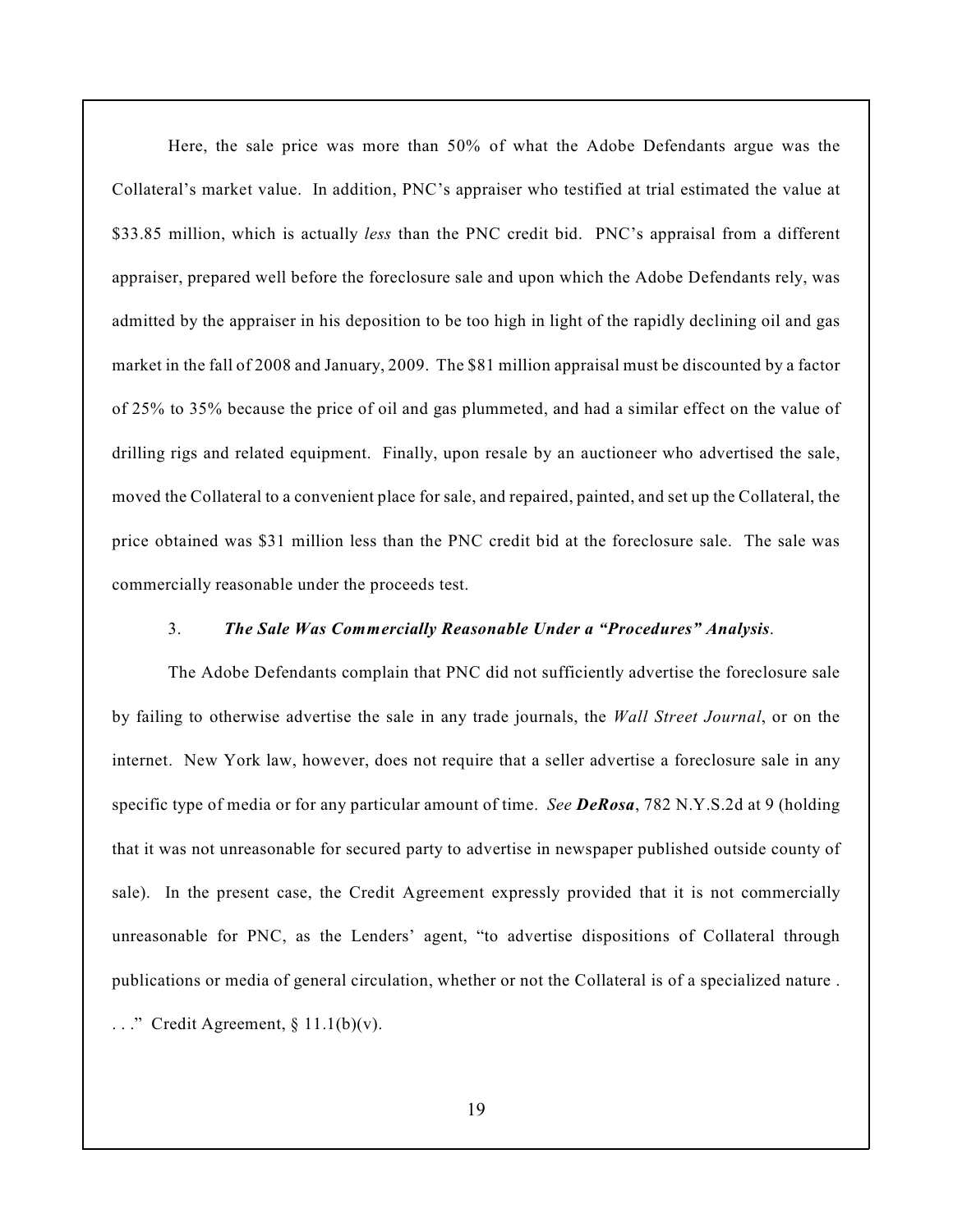Consistent with this provision, PNC advertised the foreclosure sale by publishing the Notice of Sale for one day in the *Dallas Morning News*, the *Midland Reporter-Telegram*, and the *Odessa American*. Identical advertisements in each of the three newspapers specified the date, time, location, items for sale, and the nature of the sale. New York courts have held less notice than this to be commercially reasonable*. See Orix Fin. Servs., Inc. v. Thunder Ridge Energy, Inc*., 2006 WL 587433 (S.D.N.Y. Mar. 8, 2006) (finding that advertising sale in one general circulation newspaper on two occasions, as provided in the parties' agreement, was commercially reasonable); *Wombles Charters, Inc. v. Orix Credit Alliance, Inc*., 1999 WL 498224 (S.D.N.Y. July 14, 1999) (same). It was reasonable for PNC to follow the Credit Agreement's terms.

Additionally, the Adobe Defendants complain that PNC did not clean, set up, or paint any of the equipment prior to the foreclosure sale. The Adobe Defendants prevented PNC from taking possession of the Collateral prior to the sale. In violation of the Credit Agreement, they refused to turn over the Collateral, identify its exact location, or provide any cooperation to the Lenders leading up to the foreclosure sale. Having denied PNC access to the Collateral, the Adobe Defendants cannot complain about inadequate preparation of the Collateral for sale.

Furthermore, the Adobe Defendants agreed in the Credit Agreement that it is commercially reasonable for the Lenders' agent "to fail to incur expenses reasonably deemed significant by the Agent to prepare Collateral for disposition." Credit Agreement, § 11.1(b)(I). New York law permits a foreclosing secured party to dispose of collateral "in its present condition or following any commercially reasonable preparation or processing." N.Y. U.C.C.  $\S$  9-610. Under the Credit Agreement and New York law, preparation of collateral before a foreclosure sale is not mandatory. In light of the Credit Agreement, New York law, and the fact that the Lenders were prevented from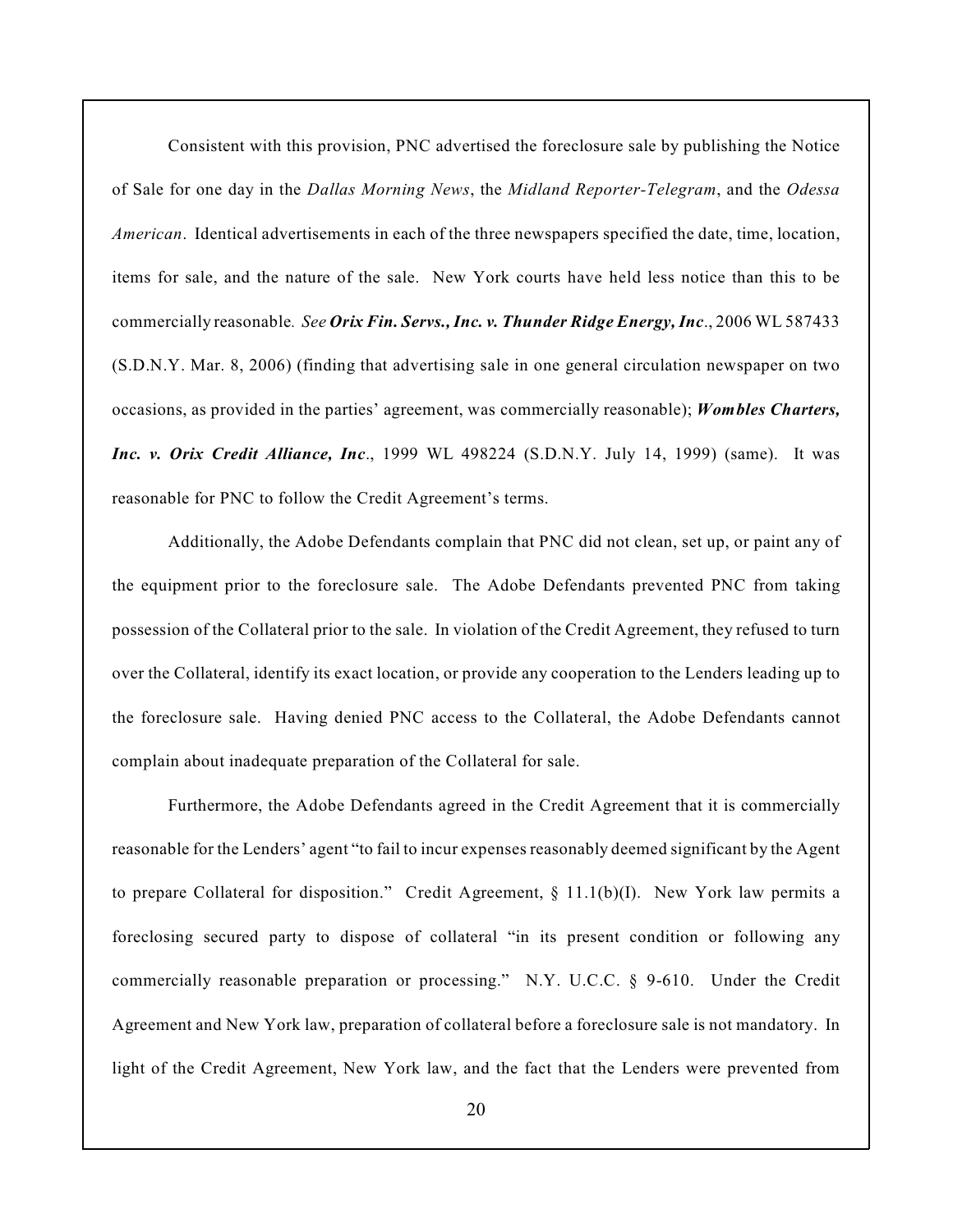obtaining possession of the Collateral by the Adobe Defendants, there was nothing manifestly unreasonable about PNC selling the Collateral without preparation.

The Adobe Defendants also complain that, prior to the sale, PNC did not have possession of the equipment, did not make it available for inspection, and did not catalog the equipment. Again, the actions of the Adobe Defendants prevented PNC from gaining access to and possession of the Collateral. Where a debtor denies the secured party access to the collateral, it cannot complain about the commercial reasonableness of not making the collateral available for inspection. *See Cantrade Private Bank Lausanne Ltd. v. Torresy*, 876 F. Supp. 564, 569 (S.D.N.Y. 1995) (rejecting debtor's argument that the secured party's failure to afford interested parties an opportunity to view the collateral prior to the foreclosure sale rendered the sale commercially unreasonable, where the secured party was denied access to the collateral). Moreover, the Credit Agreement authorizes the Lenders' Agent to sell the Collateral in the event of default "[w]ith or without having the Collateral at the time or place of sale." Credit Agreement,  $\S 11.1(a)$ . PNC's reliance upon this contractual provision was reasonable.

The Adobe Defendants also fault the Lenders' decision to conduct a public sale, and that by not delaying the sale, an inadequate price was obtained. New York law provides that a foreclosing creditor may, "[i]f commercially reasonable . . . dispose of collateral by public or private proceedings . . . at any time or place." N.Y. U.C.C. § 9-610(b). Additionally, "the fact that a greater amount could have been obtained" by a sale "at a different time or in a different method from that selected by the secured party" is not sufficient to establish that the disposition was not commercially reasonable. N.Y. U.C.C.  $\S$ 9-627(a). Moreover, a secured party is under no obligation to delay a foreclosure sale to indulge the debtor's "hope that the [] market might recover in time," when the secured party is faced with "highly unsteady market conditions." *Bankers Trust Co. v. J. V. Dowler & Co*., 390 N.E.2d 766, 770 (N.Y.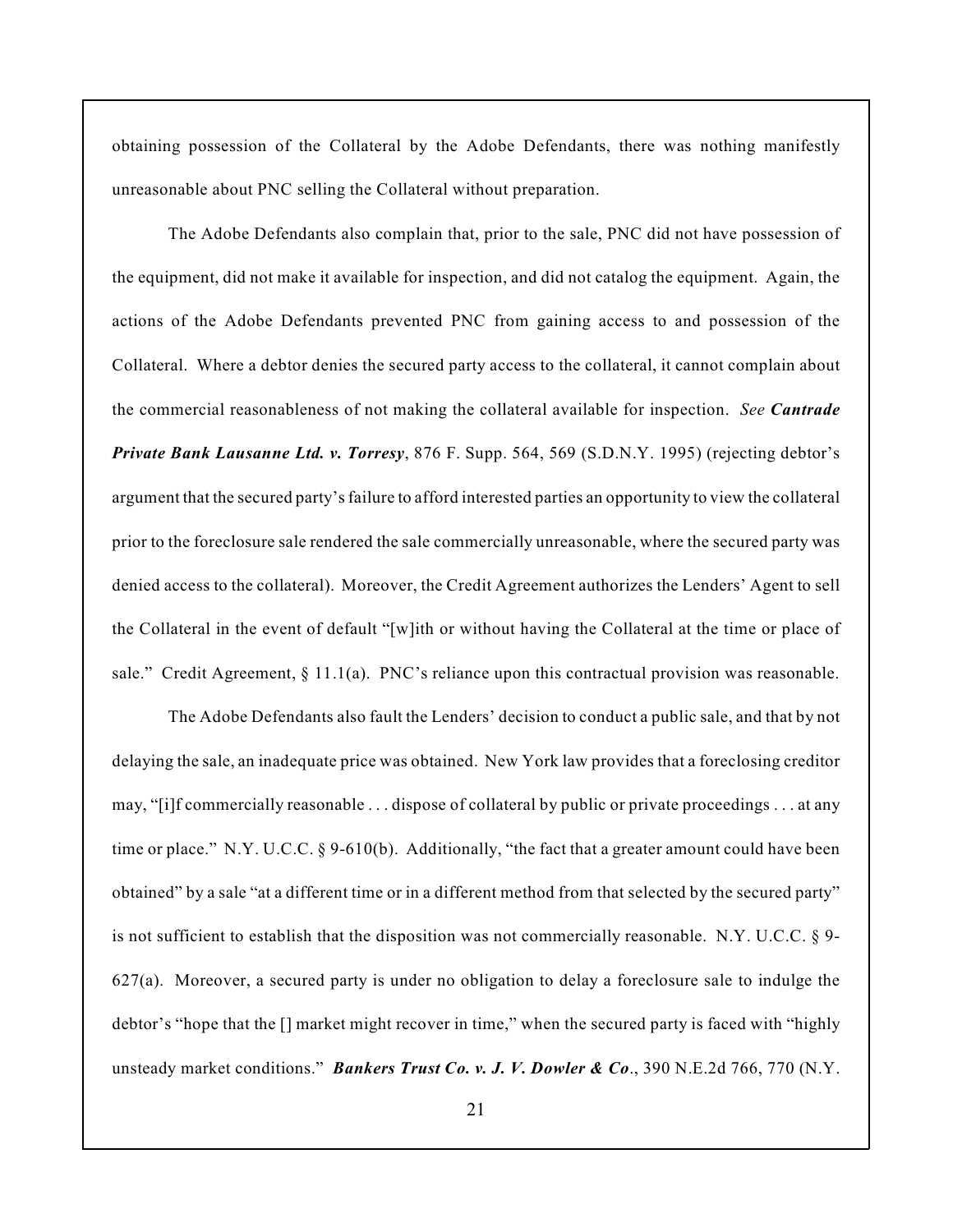1979) (concluding that the secured party had a right to perceive further delay as contrary to its legitimate self interest especially in light of the fact that financial conditions might "worsen with each passing day"). The Credit Agreement tracks New York law by authorizing the Lenders' Agent to "sell the Collateral, or any part thereof, at a public or private sale, at any time or place . . . ." Credit Agreement,  $\S 11.1(a)$ . The Lenders contacted other drilling companies to gauge whether there was any level of interest in a private sale, but there was none. Accordingly, a public sale at the time chosen was not a manifestly unreasonable option.

Finally, the Adobe Defendants complain about the number of bidders that were present at the foreclosure sale. The fact that a disposition of collateral draws only one or a small number of bids does not, without more, render a sale unreasonable. *J.V. Dowler*, 390 N.E. 2d at 770. "When a sale is conducted so as to give a sufficiently broad group of buyers the opportunity to bid, their failure to respond in any particular number may itself be an indication of the market value of the item offered for sale." *Id*. *See also Sumner v. Extebank*, 452 N.Y.S.2d 873, 874-75 (1st Dept. 1982) ("The low price paid and the lack of bidders were not the result of a commercially unreasonable sale, but were rather indicative of the lack of demand . . . .").

#### 4. *Liberty National Bank Case Does Not Control*.

The Adobe Defendants placed heavy reliance on *Liberty Nat'l Bank & Trust Co. of Okla. City v. Acme Tool Div. of Rucker Co*., 540 F.2d 1375 (10th Cir. 1976), interpreting the Oklahoma version of the Uniform Commercial Code. In *Liberty Bank*, a drilling rig was sold at a foreclosure sale for \$42,000 in March, 1972, and resold by the buyer in June, 1972, for \$77,705, for a net profit of \$19,175. The foreclosure sale was not advertised beyond notice to 16 creditors and 19 other companies. The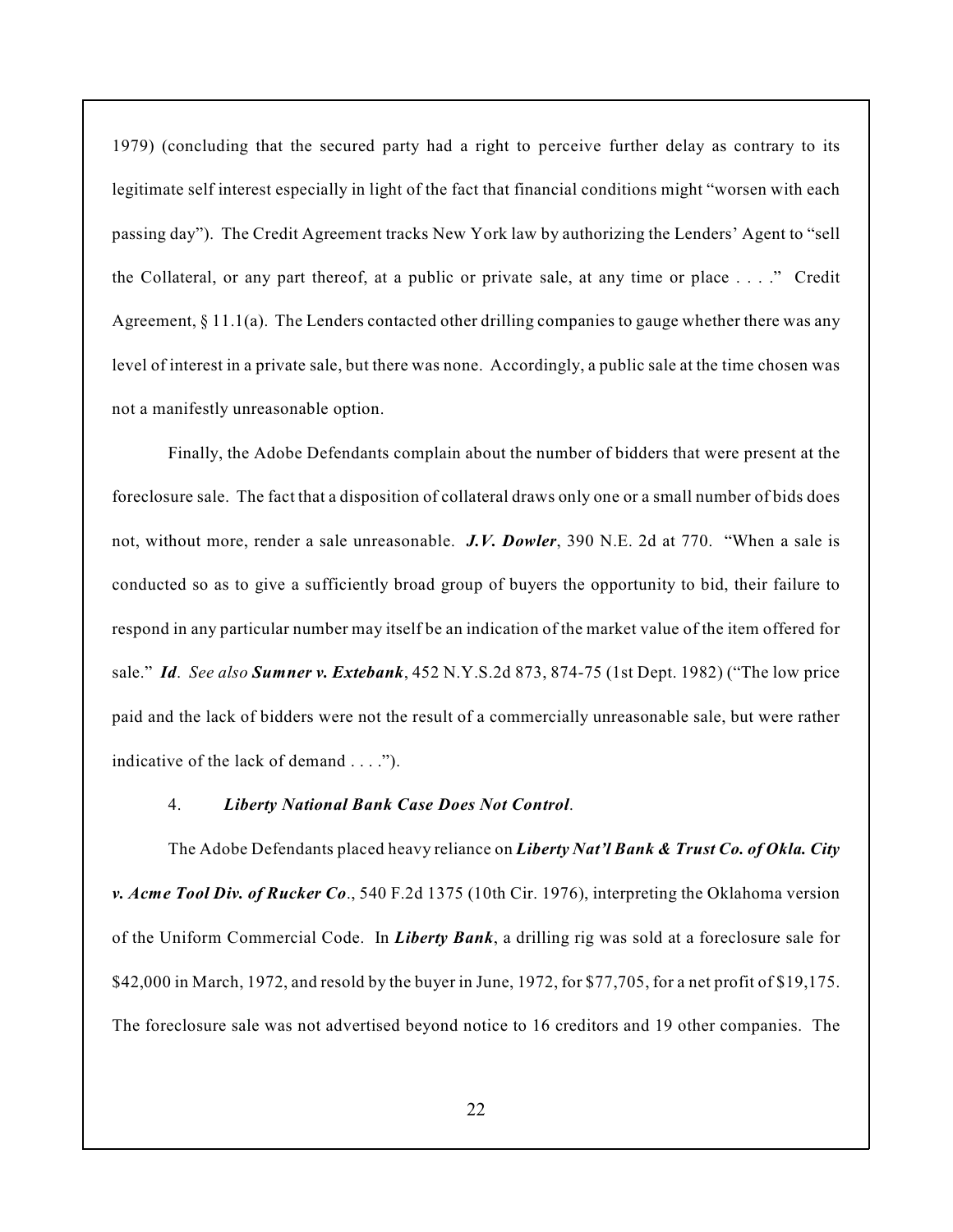foreclosure sale was held in a snowstorm. The foreclosure sale was conducted by an attorney for the bank who had no experience in the oil business or in selling drilling rigs. The rig was surrendered by the owner to the bank, but the rig was not moved to a convenient sale location, cleaned, or painted. The sale price was well below the market value of \$60,000-\$80,000, and there was no significant change in the market condition between the foreclosure sale and the resale date. The court of appeals affirmed the district court judgment which held that the sale was not commercially reasonable.

*Liberty Bank* is not controlling in this case for several reasons. First, under the procedures analysis, there was no written agreement between the parties, as in this case, which set forth the controlling standards for a commercially reasonable sale. Second, under the proceeds analysis, the rig in *Liberty Bank* was sold at a below market price and almost immediately resold for a profit, rather than being sold at a reasonable bid price and then resold for a \$31,000,000 loss. The absence of a written agreement defining commercially reasonable terms of sale and the substantial gain upon resale in *Liberty Bank* make it inapposite to this case.

#### **CONCLUSION**

PNC's sale of Adobe's assets was commercially reasonable. Under the proceeds analysis, the sale was commercially reasonable because PNC's credit bid of \$41 million was roughly equal to the value of the Collateral on the foreclosure date. At worst, the bid was 67% of the value of the Collateral. Under the procedures analysis, the sale was commercially reasonable because the standards set forth in the Credit Agreement were not manifestly unreasonable and PNC fully complied with its terms. For similar reasons, there was no fraudulent transfer for less than reasonably equivalent value; there were no damages for the loss of any surplus; there was no fiduciary duty of PNC to the Adobe Defendants, and therefore, no breach of fiduciary duty or misappropriation of fiduciary property; there was no